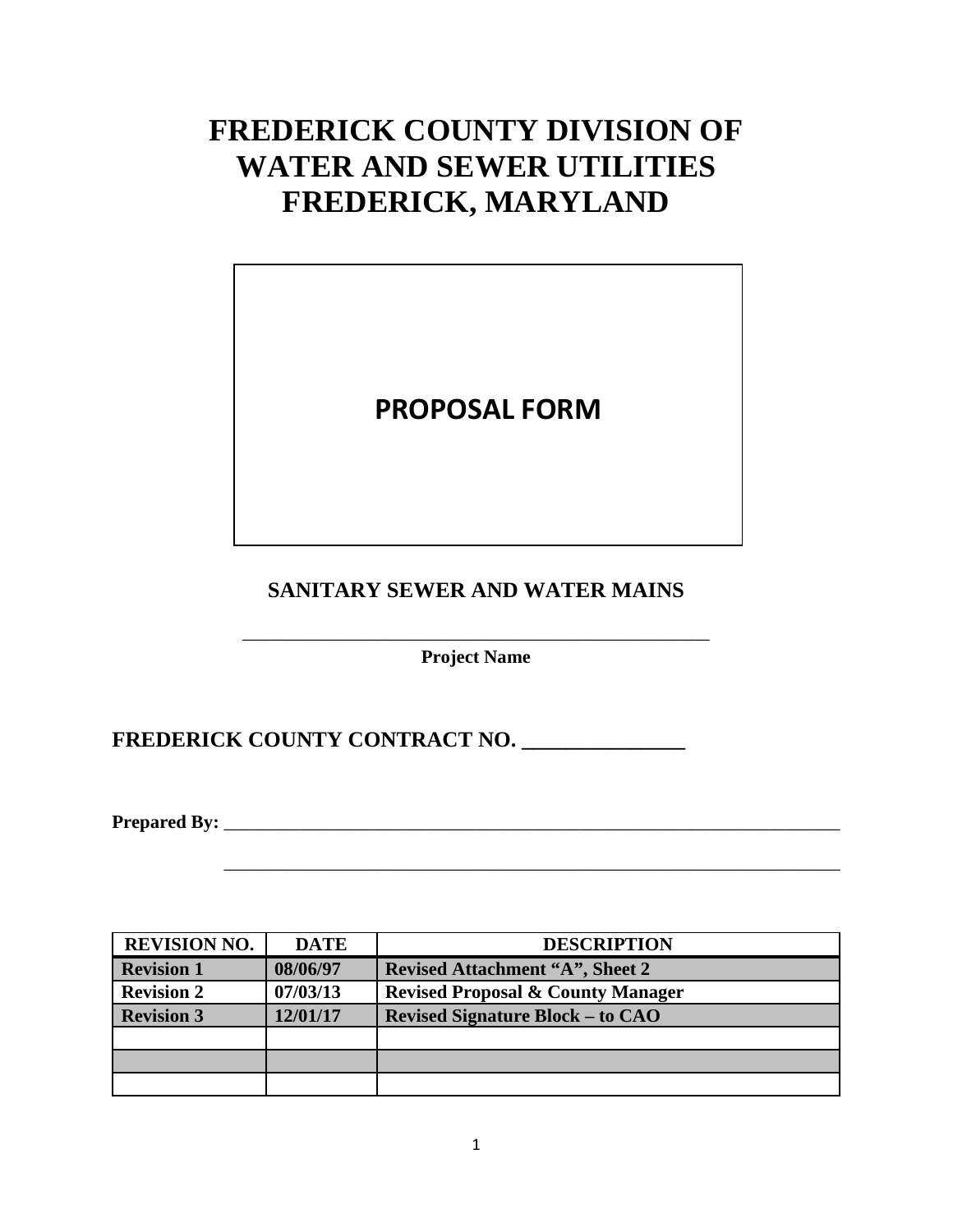## **TABLE OF CONTENTS**

| PROPOSAL                          | 3 thru 13  |  |
|-----------------------------------|------------|--|
| <b>CONTRACT</b>                   | 14 thru 15 |  |
| <b>LABOR &amp; MATERIAL BOND</b>  | 16 thru 18 |  |
| PERFORMANCE BOND                  | 19 thru 21 |  |
| AFFIDAVIT OF QUALIFICATION TO BID | 22         |  |
| ATTACHMENT "A"                    | 23 thru 25 |  |

**NOTE:** Contractor must also submit Certificate of Insurance in compliance with Article 23 of the Frederick County Maryland General Conditions and Standard Specifications for water mains, sanitary sewers and related structure.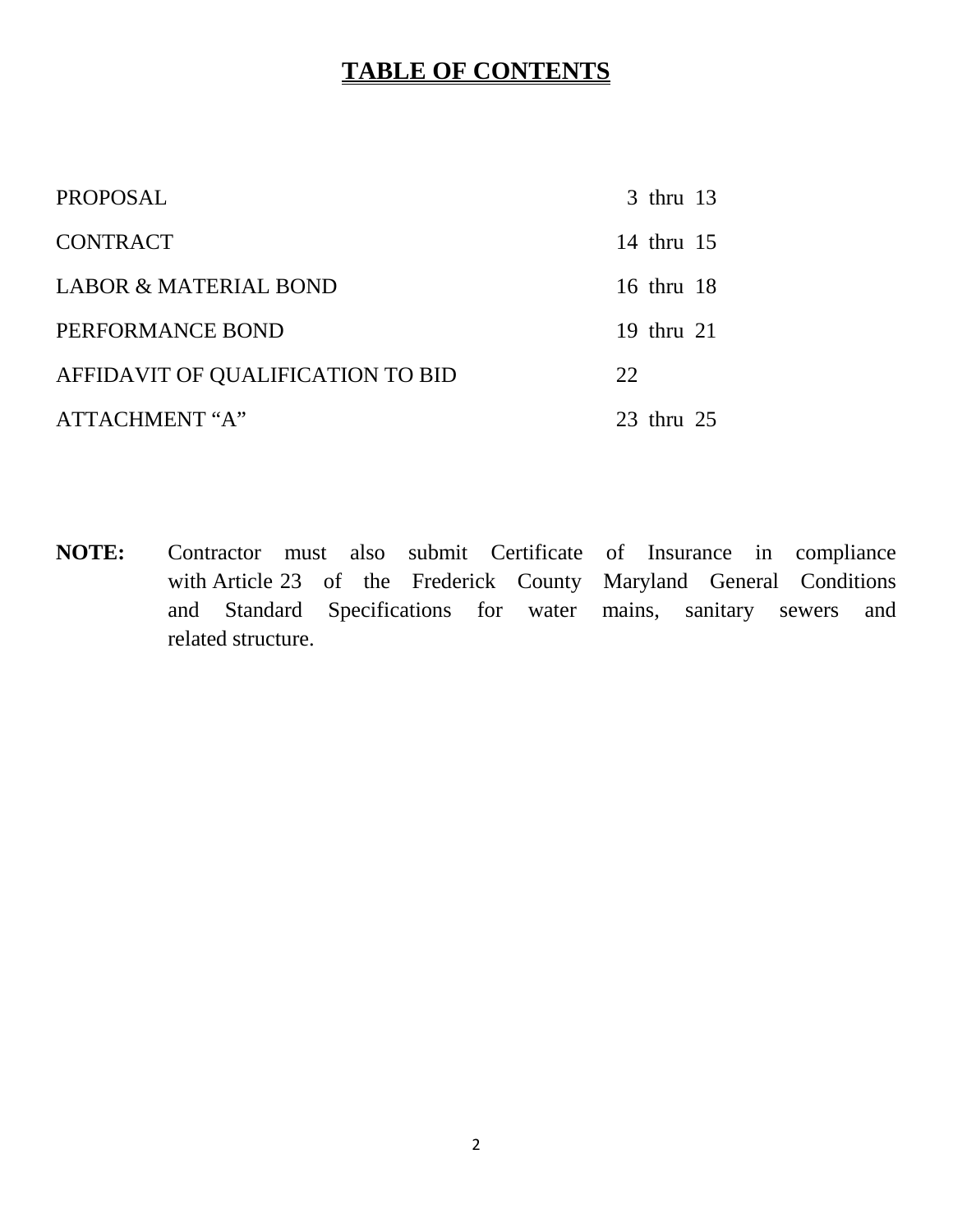## **PROPOSAL**

| <b>OWNER: Frederick County, Maryland</b> |                                                       |  |  |
|------------------------------------------|-------------------------------------------------------|--|--|
| PROPOSAL ON PROJECT NO.:                 |                                                       |  |  |
|                                          | Made this $\_\_\_\_\_\_$ day of $\_\_\_\_\_\_\_$ , 20 |  |  |
|                                          |                                                       |  |  |
|                                          |                                                       |  |  |

Business Address

The Bidder declares that the only person, firm, or corporation or persons, firms, or corporations that has or have any interest in this proposal, or in the contract or contracts proposed to be taken, is or are the undersigned; that this proposal is made without any connection or collusion with any person, firm, or corporation making a proposal for the same work; that the attached information for Bidder Special Provisions and form of contract, and the General Specifications, Standard Details, and drawings therein referred to, have been carefully examined and are understood; that as careful an examination has been made as is necessary to become informed as to the character and extent of the work to contract with the Owner in the form of contract hereto attached, to do the required work in the manner set forth in the Special Provisions, General Specifications, Standard Details, and as shown by the drawings.

The unit prices on the attached and signed proposal forms are to include and cover the furnishings of all materials and labor requisite and proper and the providing of all necessary machinery, tools, apparatus, and means for performing the work and the doing of all the above mentioned work, in the manner set forth, described, and shown in the Special Provisions, General Specifications, Standard Details, and on the contract drawings, within the prescribed time. If this proposal shall be accepted by the Owner and the undersigned shall refuse or neglect, within ten days after receiving the contract for said, Owner may, at its option, determine that the Bidder has abandoned the contract and thereupon the proposal and the acceptance thereof shall be forfeited to and become the property of said Owner.

**NOTE:** The Bidder or Bidders must sign here, and the address for each must be given. In the case of firms, the firm's name must be signed and subscribed to by at least one member. In the case of corporations, the corporate name must be signed by some authorized officer or agent thereof, who shall also subscribe his name and office. If practicable, the seal of the corporation shall be affixed.

The names and addresses of all members of a firm or the names, addresses, and titles of every officer of a corporation, as the case may be, must be given here by the member of the firm, or by the officer or agent of the corporation who signs the proposal.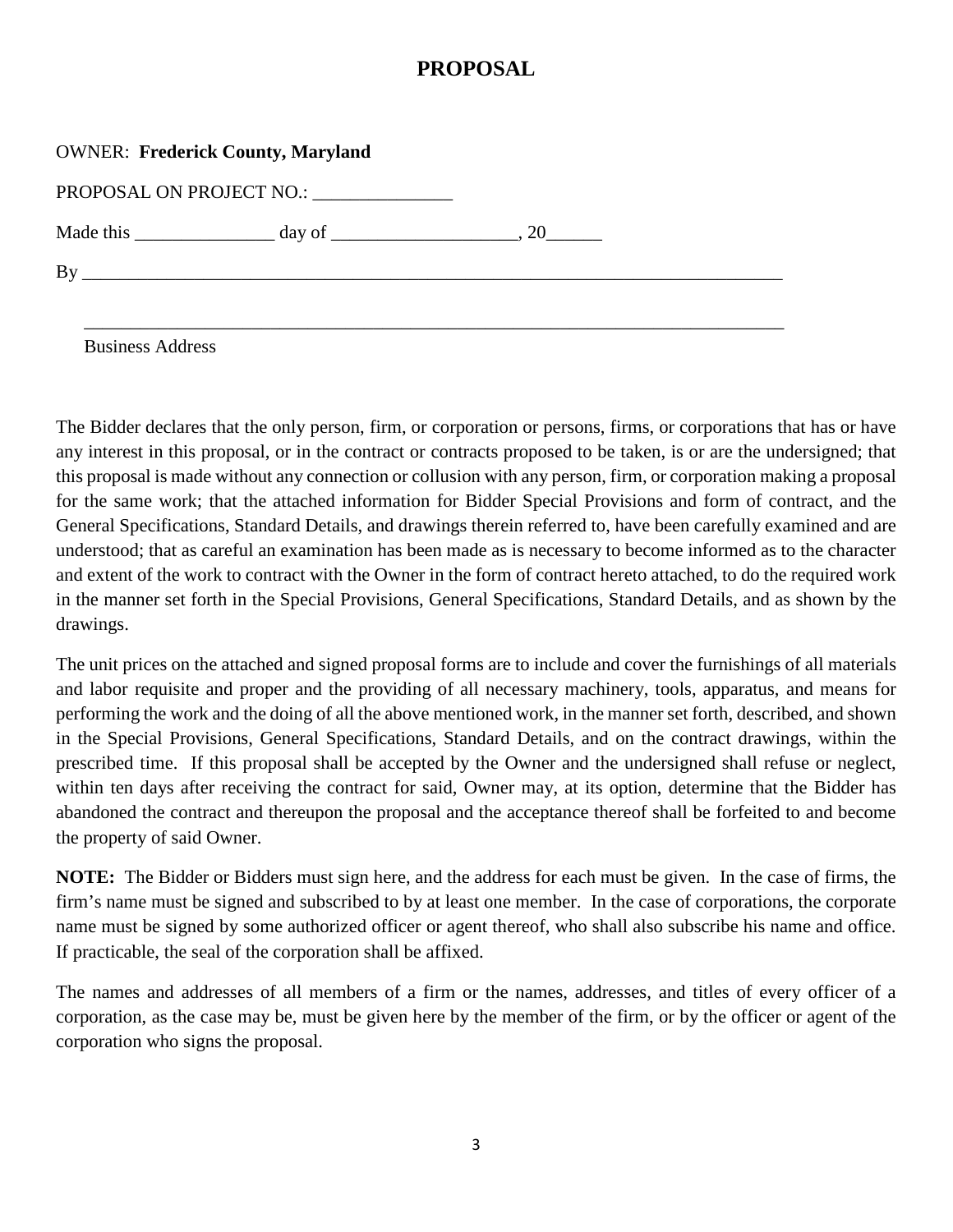Receipt acknowledged of the following addenda:

| $N_0$ . | <b>Acknowledged By:</b>                                                                                                                                                                                                                                                                                                                                                                                                                                                                                                                              |  |
|---------|------------------------------------------------------------------------------------------------------------------------------------------------------------------------------------------------------------------------------------------------------------------------------------------------------------------------------------------------------------------------------------------------------------------------------------------------------------------------------------------------------------------------------------------------------|--|
|         |                                                                                                                                                                                                                                                                                                                                                                                                                                                                                                                                                      |  |
|         | 2.                                                                                                                                                                                                                                                                                                                                                                                                                                                                                                                                                   |  |
|         | $\begin{array}{c} \hline \text{3.} \end{array}$                                                                                                                                                                                                                                                                                                                                                                                                                                                                                                      |  |
|         | $\begin{array}{c} \n4. \quad \text{---} \quad \text{---} \quad \text{---} \quad \text{---} \quad \text{---} \quad \text{---} \quad \text{---} \quad \text{---} \quad \text{---} \quad \text{---} \quad \text{---} \quad \text{---} \quad \text{---} \quad \text{---} \quad \text{---} \quad \text{---} \quad \text{---} \quad \text{---} \quad \text{---} \quad \text{---} \quad \text{---} \quad \text{---} \quad \text{---} \quad \text{---} \quad \text{---} \quad \text{---} \quad \text{---} \quad \text{---} \quad \text{---} \quad \text{---$ |  |
|         | 5.                                                                                                                                                                                                                                                                                                                                                                                                                                                                                                                                                   |  |
|         | 6.                                                                                                                                                                                                                                                                                                                                                                                                                                                                                                                                                   |  |
|         | 7.                                                                                                                                                                                                                                                                                                                                                                                                                                                                                                                                                   |  |
|         | 8.                                                                                                                                                                                                                                                                                                                                                                                                                                                                                                                                                   |  |
|         | 9. $\qquad \qquad$                                                                                                                                                                                                                                                                                                                                                                                                                                                                                                                                   |  |
|         | 10.                                                                                                                                                                                                                                                                                                                                                                                                                                                                                                                                                  |  |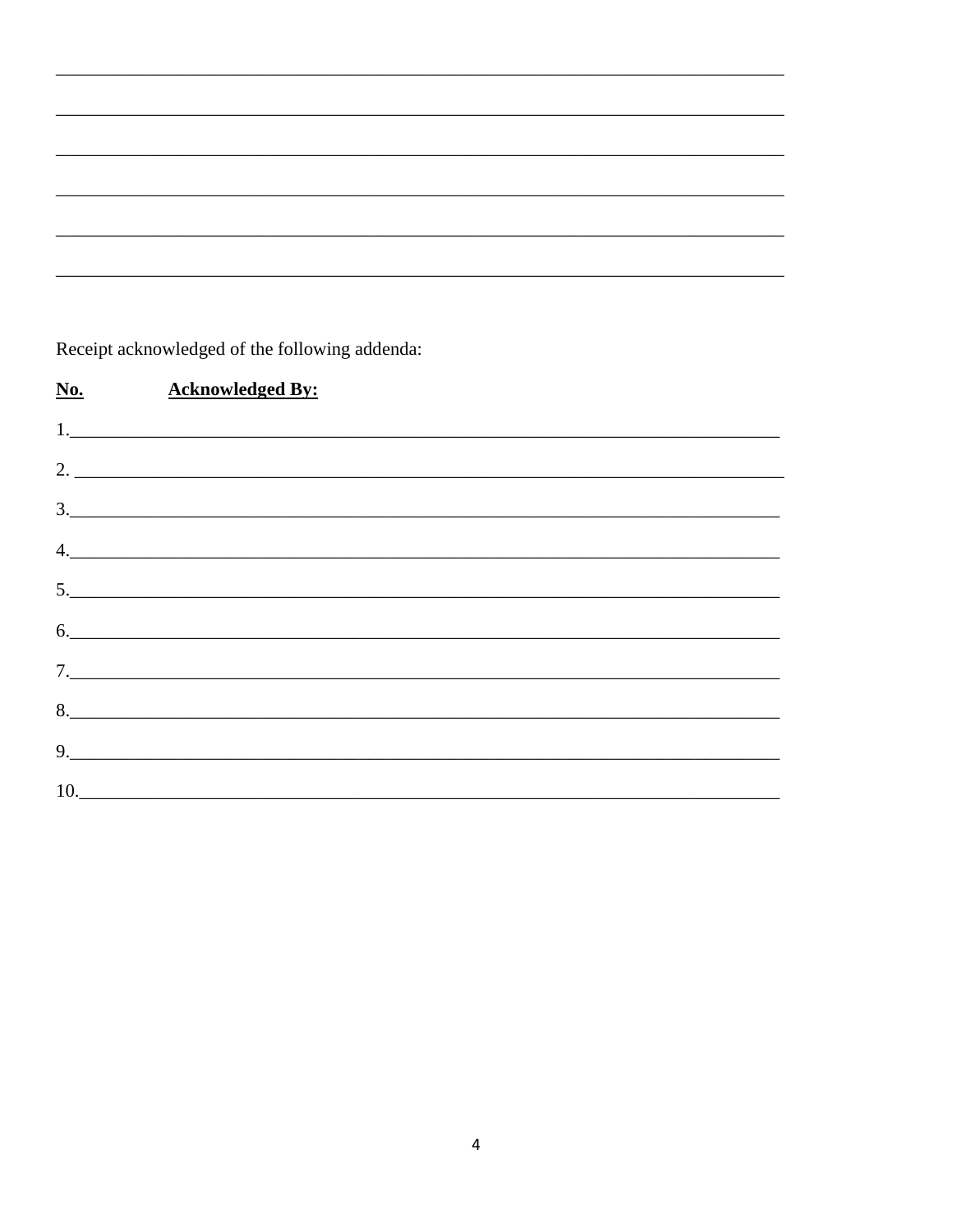| <b>ITEM</b><br>NO. | <b>DESCRIPTION</b>                                                                                                                                                                                                                                                                                                                                                            | QTY.<br><b>UNITS</b><br><b>UNIT</b><br>(Approximate)<br><b>PRICE</b> | <b>TOTAL</b><br><b>PRICE</b> |
|--------------------|-------------------------------------------------------------------------------------------------------------------------------------------------------------------------------------------------------------------------------------------------------------------------------------------------------------------------------------------------------------------------------|----------------------------------------------------------------------|------------------------------|
| 101.               | <b>SEWER</b><br>Furnish and install sanitary sewer, including excavation,<br>backfill, fittings and appurtenances.<br>a. 6-inch diameter PVC pipe<br>b. 8-inch diameter PVC pipe<br>c. 10-inch diameter PVC pipe<br>d. 12-inch diameter PVC pipe                                                                                                                              | LF<br>LF<br>LF<br>LF                                                 |                              |
| 102.               | Furnish and install Frederick County standard manhole complete,<br>including steps, frame, cover, stubs and plugs.<br>a. 48-inch standard<br>b. 48-inch std. w/watertight frame & cover<br>c. 48-inch shallow<br>d. 48-inch shallow w/watertight frame & cover<br>e. 72-inch standard<br>f. 72-inch std. w/watertight frame & cover<br>g. 48-inch standard over existing line | EA<br>EA<br>EA<br>EA<br>EA<br>EA<br>EA                               |                              |
| 103.               | Furnish and install manhole drop connection per<br>Frederick County Standards.<br>a. Type "E"<br>b. Type "F"<br>c. Inside Drop                                                                                                                                                                                                                                                | EA<br>EA<br>EA                                                       |                              |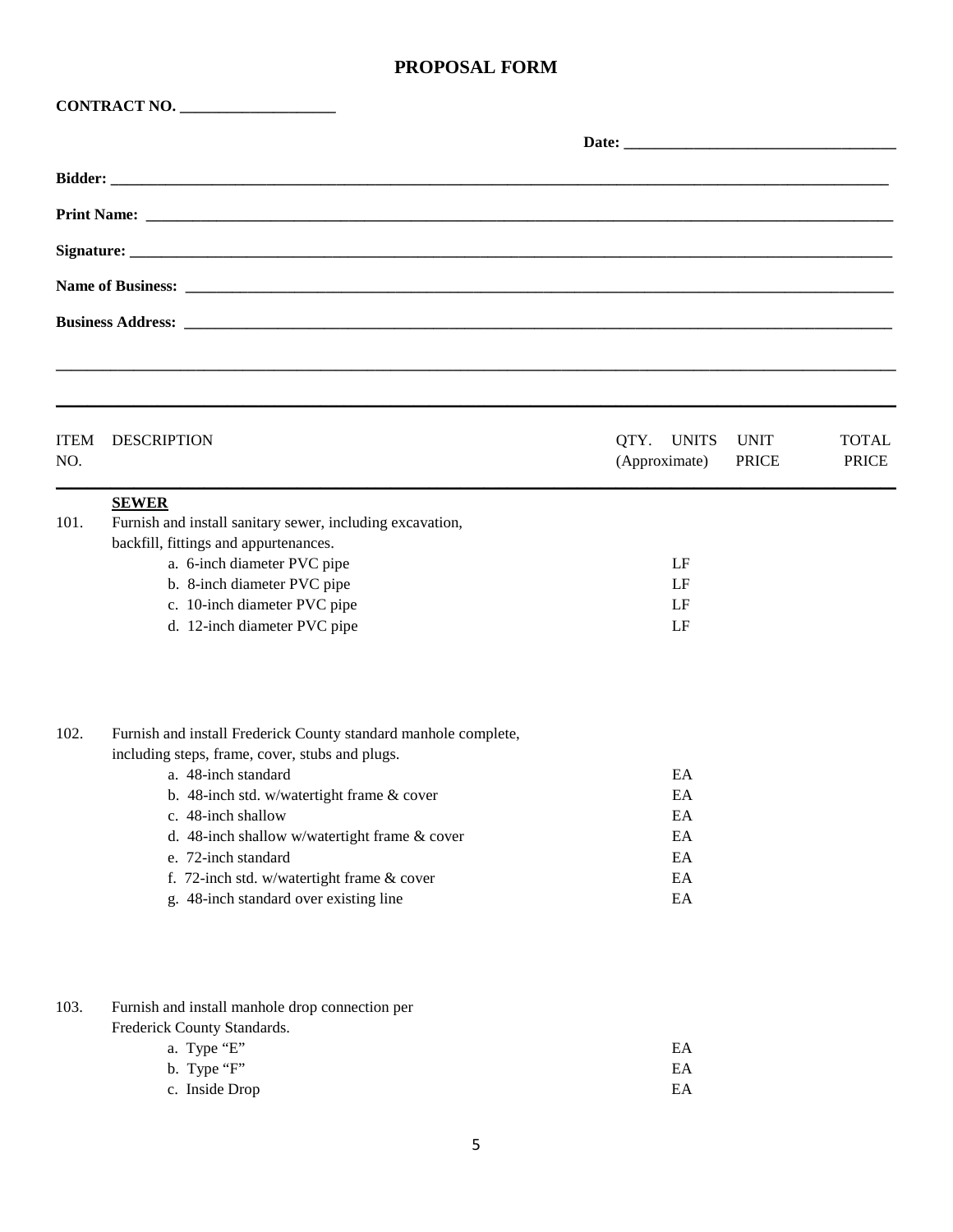|                    | CONTRACT NO.                                                                                                                                                                                                                                                                                                                                                                                                                                                                                                                                                                      |                                                            |                              |
|--------------------|-----------------------------------------------------------------------------------------------------------------------------------------------------------------------------------------------------------------------------------------------------------------------------------------------------------------------------------------------------------------------------------------------------------------------------------------------------------------------------------------------------------------------------------------------------------------------------------|------------------------------------------------------------|------------------------------|
|                    |                                                                                                                                                                                                                                                                                                                                                                                                                                                                                                                                                                                   |                                                            |                              |
|                    |                                                                                                                                                                                                                                                                                                                                                                                                                                                                                                                                                                                   |                                                            |                              |
|                    |                                                                                                                                                                                                                                                                                                                                                                                                                                                                                                                                                                                   |                                                            |                              |
|                    |                                                                                                                                                                                                                                                                                                                                                                                                                                                                                                                                                                                   |                                                            |                              |
|                    |                                                                                                                                                                                                                                                                                                                                                                                                                                                                                                                                                                                   |                                                            |                              |
|                    |                                                                                                                                                                                                                                                                                                                                                                                                                                                                                                                                                                                   |                                                            |                              |
|                    |                                                                                                                                                                                                                                                                                                                                                                                                                                                                                                                                                                                   |                                                            |                              |
| <b>ITEM</b><br>NO. | <b>DESCRIPTION</b>                                                                                                                                                                                                                                                                                                                                                                                                                                                                                                                                                                | QTY. UNITS<br><b>UNIT</b><br><b>PRICE</b><br>(Approximate) | <b>TOTAL</b><br><b>PRICE</b> |
| 104.               | <b>SEWER</b><br>Furnish and install 6-inch sanitary sewer house connection<br>Standard Type "A", including excavation, backfill, field connection,<br>fitting and cleanout.<br>a. Single<br>b. Double                                                                                                                                                                                                                                                                                                                                                                             | EA<br>EA                                                   |                              |
| 105.               | Furnish and install 6-inch sanitary sewer drop house connection,<br>including excavation, backfill, concrete, field connection, fitting<br>and cleanout per Frederick County Standards.<br>a. Type "A" $\#$ of single ____; double _____<br>b. Type "B"<br># of single $\_\_\_\$ ; double $\_\_\_\_\_\$<br>c. Type "C"<br># of single ____; double _____<br>d. Type " $D$ "<br># of single ____; double _____<br>e. Type "E"<br># of single ____; double _____<br>f. Type "F"<br># of single ____; double _____<br>g. Inside Drop " $\#$ of single $\_\_\_\$ ; double $\_\_\_\_\$ | EA<br>EA<br>EA<br>EA<br>EA<br>EA<br>EA                     |                              |
| 106.               | Furnish and install sanitary sewer main line cleanout complete,<br>including excavation, backfill, concrete frame and cover,                                                                                                                                                                                                                                                                                                                                                                                                                                                      |                                                            |                              |

per Frederick County Standard. EA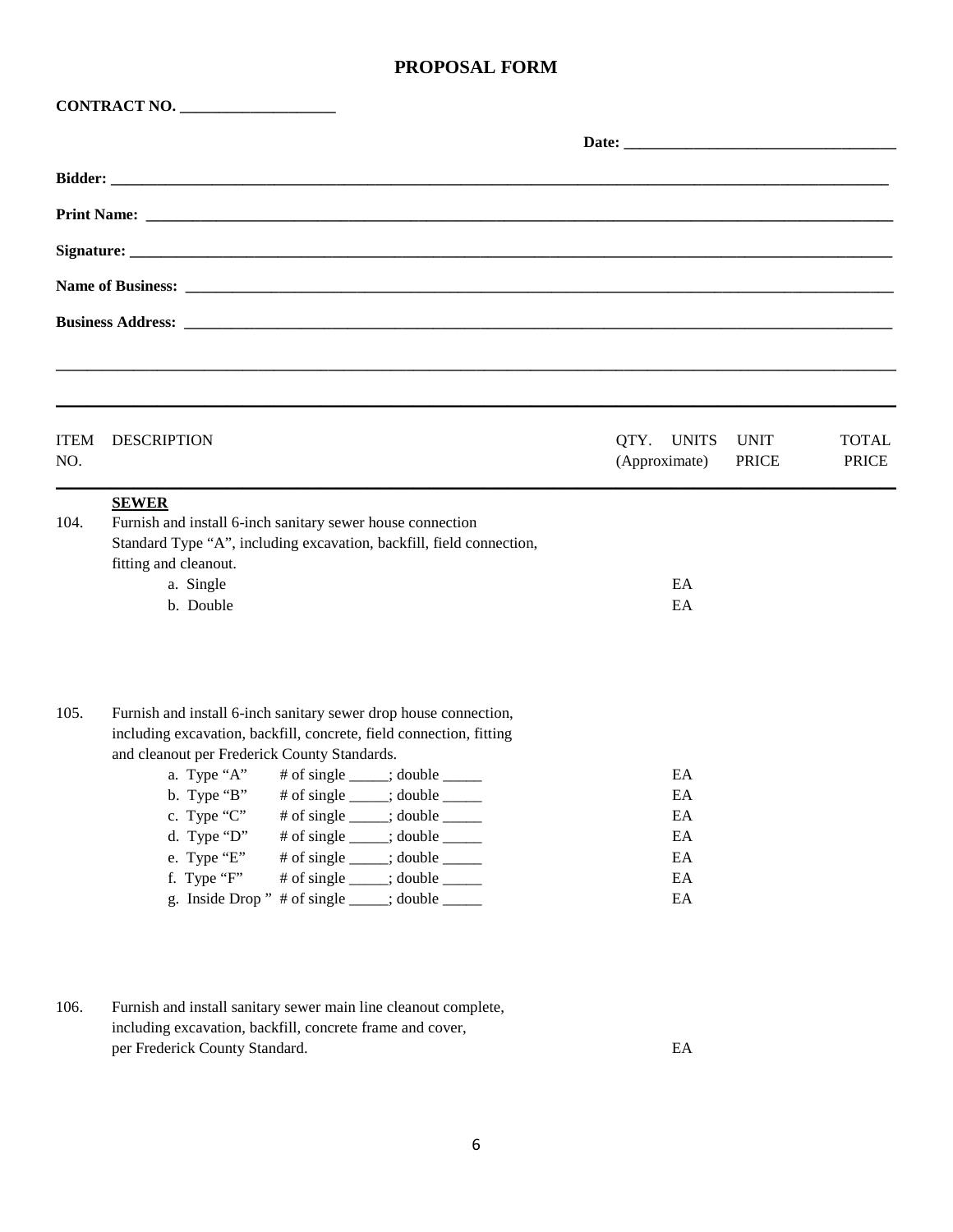|                    | CONTRACT NO.                                                                                       |                                                            |                              |
|--------------------|----------------------------------------------------------------------------------------------------|------------------------------------------------------------|------------------------------|
|                    |                                                                                                    |                                                            |                              |
|                    |                                                                                                    |                                                            |                              |
|                    |                                                                                                    |                                                            |                              |
|                    |                                                                                                    |                                                            |                              |
|                    |                                                                                                    |                                                            |                              |
|                    |                                                                                                    |                                                            |                              |
|                    |                                                                                                    |                                                            |                              |
|                    |                                                                                                    |                                                            |                              |
| <b>ITEM</b><br>NO. | <b>DESCRIPTION</b>                                                                                 | QTY. UNITS<br><b>UNIT</b><br>(Approximate)<br><b>PRICE</b> | <b>TOTAL</b><br><b>PRICE</b> |
|                    | <b>SEWER</b>                                                                                       |                                                            |                              |
| 107.               | Furnish and install steel casing with carrier pipe, complete per<br>Frederick County Standard 215. |                                                            |                              |
|                    | a. For 6-inch carrier pipe                                                                         | LF                                                         |                              |
|                    | b. For 8-inch carrier pipe                                                                         | LF                                                         |                              |
|                    | c. For 10-inch carrier pipe                                                                        | LF                                                         |                              |
|                    | d. For 12-inch carrier pipe                                                                        | LF                                                         |                              |
|                    | e. For _______-inch carrier pipe                                                                   | LF                                                         |                              |
|                    |                                                                                                    |                                                            |                              |

| 108 | Televise all sewer mains and laterals, provide DVD and written report |  |
|-----|-----------------------------------------------------------------------|--|
|     | per plans and specifications.                                         |  |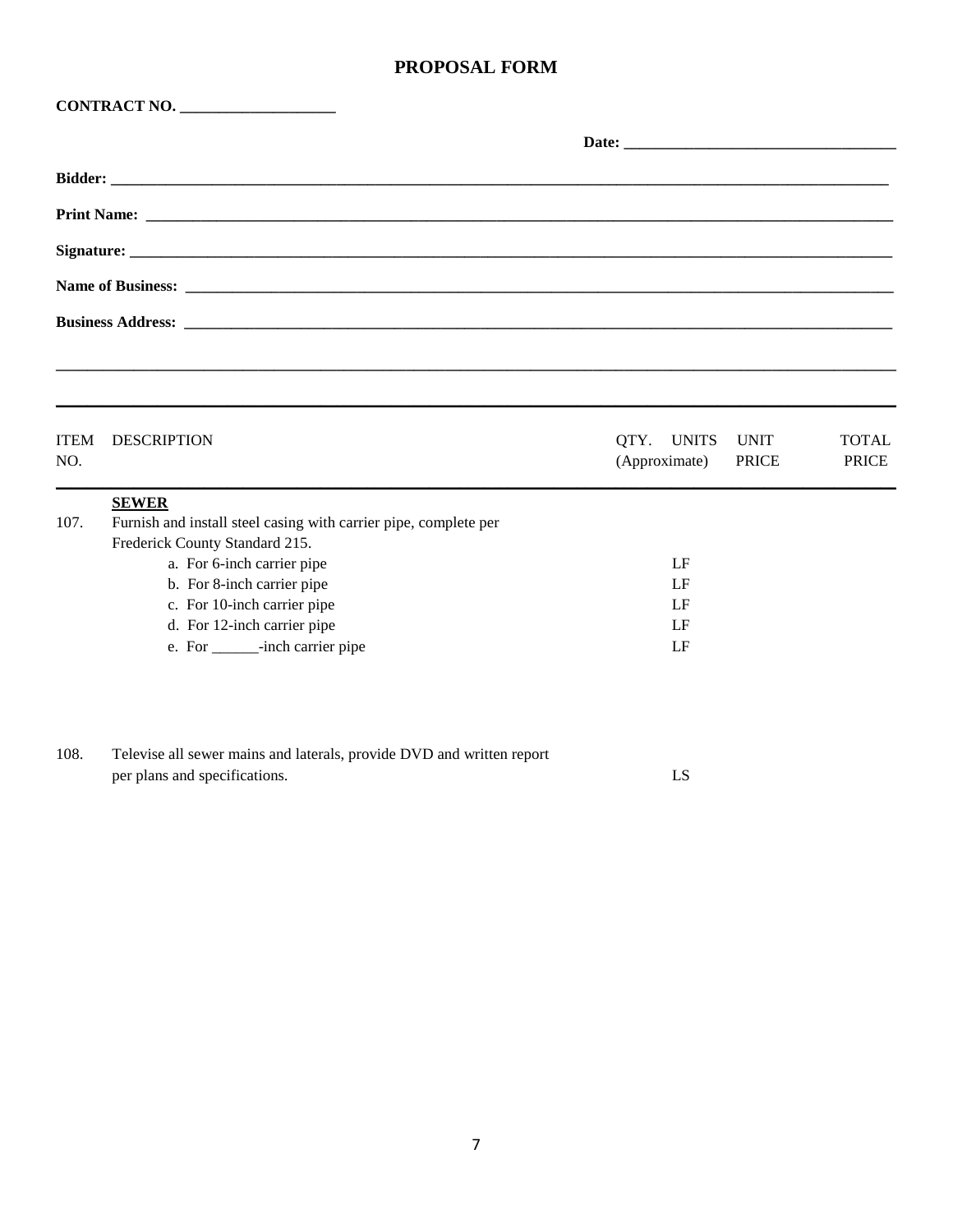|                    | CONTRACT NO.                                                                                                                                                                                                                                                                             |                                       |                             |                              |
|--------------------|------------------------------------------------------------------------------------------------------------------------------------------------------------------------------------------------------------------------------------------------------------------------------------------|---------------------------------------|-----------------------------|------------------------------|
|                    |                                                                                                                                                                                                                                                                                          | Date:                                 |                             |                              |
|                    |                                                                                                                                                                                                                                                                                          |                                       |                             |                              |
|                    |                                                                                                                                                                                                                                                                                          |                                       |                             |                              |
|                    |                                                                                                                                                                                                                                                                                          |                                       |                             |                              |
|                    |                                                                                                                                                                                                                                                                                          |                                       |                             |                              |
|                    |                                                                                                                                                                                                                                                                                          |                                       |                             |                              |
| <b>ITEM</b><br>NO. | <b>DESCRIPTION</b>                                                                                                                                                                                                                                                                       | QTY.<br><b>UNITS</b><br>(Approximate) | <b>UNIT</b><br><b>PRICE</b> | <b>TOTAL</b><br><b>PRICE</b> |
| 301.               | <b>WATER</b><br>Furnish and install ductile iron pipe water main, including excavation,<br>backfill, fittings, caps, buttresses and anchors.<br>a. 4-inch diameter<br>b. 6-inch diameter<br>c. 8-inch diameter<br>d. 10-inch diameter<br>e. 12-inch diameter<br>f. _______-inch diameter | LF<br>LF<br>LF<br>LF<br>LF<br>LF      |                             |                              |
| 302.               | Furnish and install gate valve in water main, including strapping,<br>tie rods, valve box and lid.<br>a. 4-inch diameter<br>b. 6-inch diameter<br>c. 8-inch diameter<br>d. 10-inch diameter<br>e. 12-inch diameter                                                                       | EA<br>EA<br>EA<br>EA<br>EA            |                             |                              |

f. \_\_\_\_\_\_-inch diameter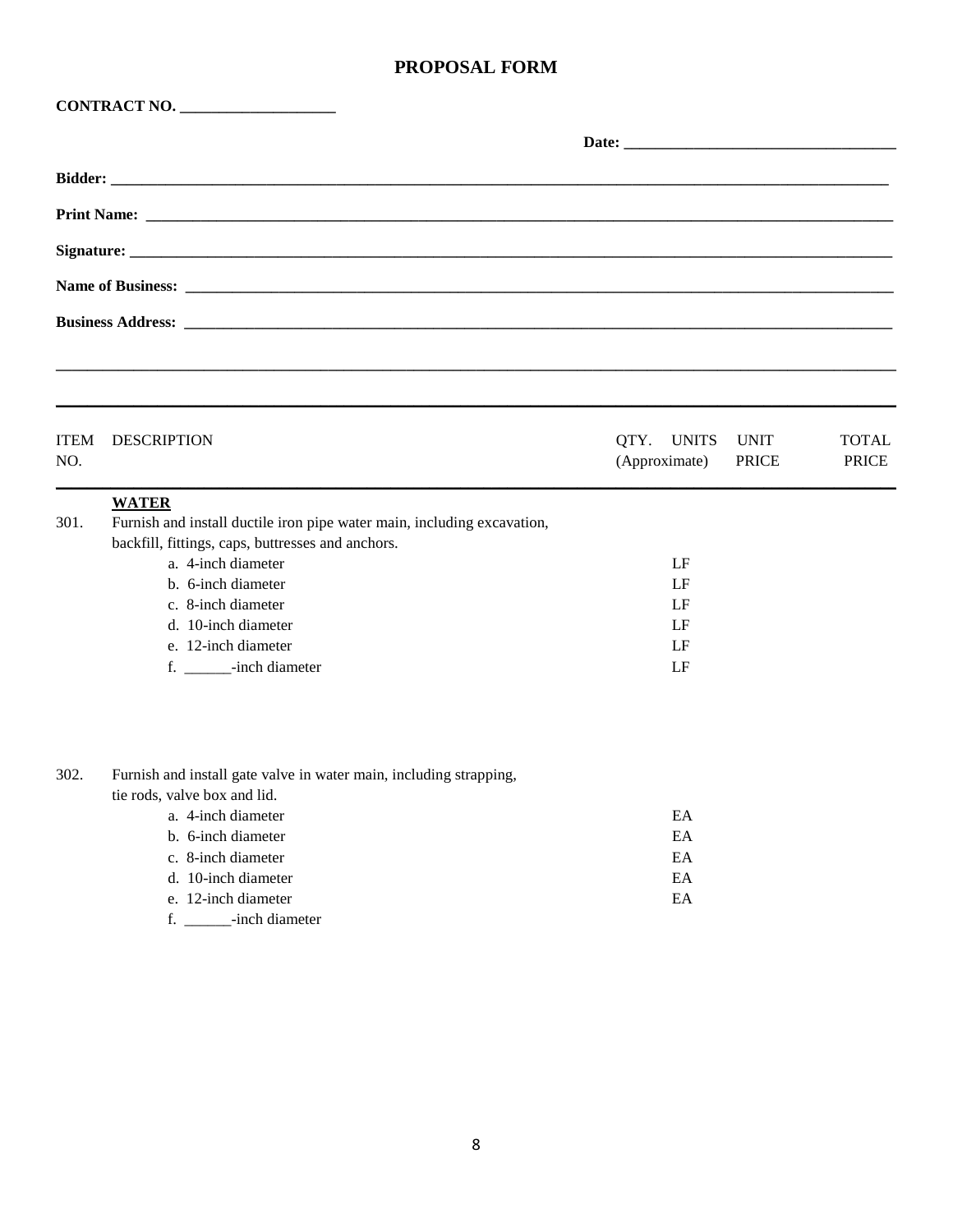|                    | CONTRACT NO.                                                                                                                                                                                                                                                                                                                                                                             |                                       |                             |                              |  |
|--------------------|------------------------------------------------------------------------------------------------------------------------------------------------------------------------------------------------------------------------------------------------------------------------------------------------------------------------------------------------------------------------------------------|---------------------------------------|-----------------------------|------------------------------|--|
|                    |                                                                                                                                                                                                                                                                                                                                                                                          |                                       |                             |                              |  |
|                    |                                                                                                                                                                                                                                                                                                                                                                                          |                                       |                             |                              |  |
|                    |                                                                                                                                                                                                                                                                                                                                                                                          |                                       |                             |                              |  |
|                    |                                                                                                                                                                                                                                                                                                                                                                                          |                                       |                             |                              |  |
|                    |                                                                                                                                                                                                                                                                                                                                                                                          |                                       |                             |                              |  |
|                    |                                                                                                                                                                                                                                                                                                                                                                                          |                                       |                             |                              |  |
| <b>ITEM</b><br>NO. | <b>DESCRIPTION</b>                                                                                                                                                                                                                                                                                                                                                                       | QTY.<br><b>UNITS</b><br>(Approximate) | <b>UNIT</b><br><b>PRICE</b> | <b>TOTAL</b><br><b>PRICE</b> |  |
| 303.               | <b>WATER</b><br>Furnish and install 6-inch fire hydrant and valve, including excavation,<br>backfill, tee, pipe, buttresses and anchors.<br>a. Standard fire hydrant<br>b. Dewatering fire hydrant                                                                                                                                                                                       | EA<br>EA                              |                             |                              |  |
| 304.               | Furnish and install Frederick County standard cap and blow-off for water<br>main, including excavation, backfill, fitting, gate valve, valve boxes,<br>lids, buttresses complete.                                                                                                                                                                                                        | EA                                    |                             |                              |  |
| 305.               | Furnish and install 2-inch automatic air release valve, including excavation,<br>backfill, manhole, appurtenances, complete per Frederick County Standards.                                                                                                                                                                                                                              | EA                                    |                             |                              |  |
| 306.               | Furnish and install Frederick County standard water house connection,<br>including excavation, backfill, tapping, fittings, Type "K" copper tubing,<br>meter vault, and lids, complete per Frederick County Standards.<br>a. 1-inch Single Water Meter Setting<br>b. 1-inch Double Water Meter Setting<br>c. 1½ -inch Single Water Meter Setting<br>d. 2-inch Single Water Meter Setting | EA<br>EA<br>EA<br>EA                  |                             |                              |  |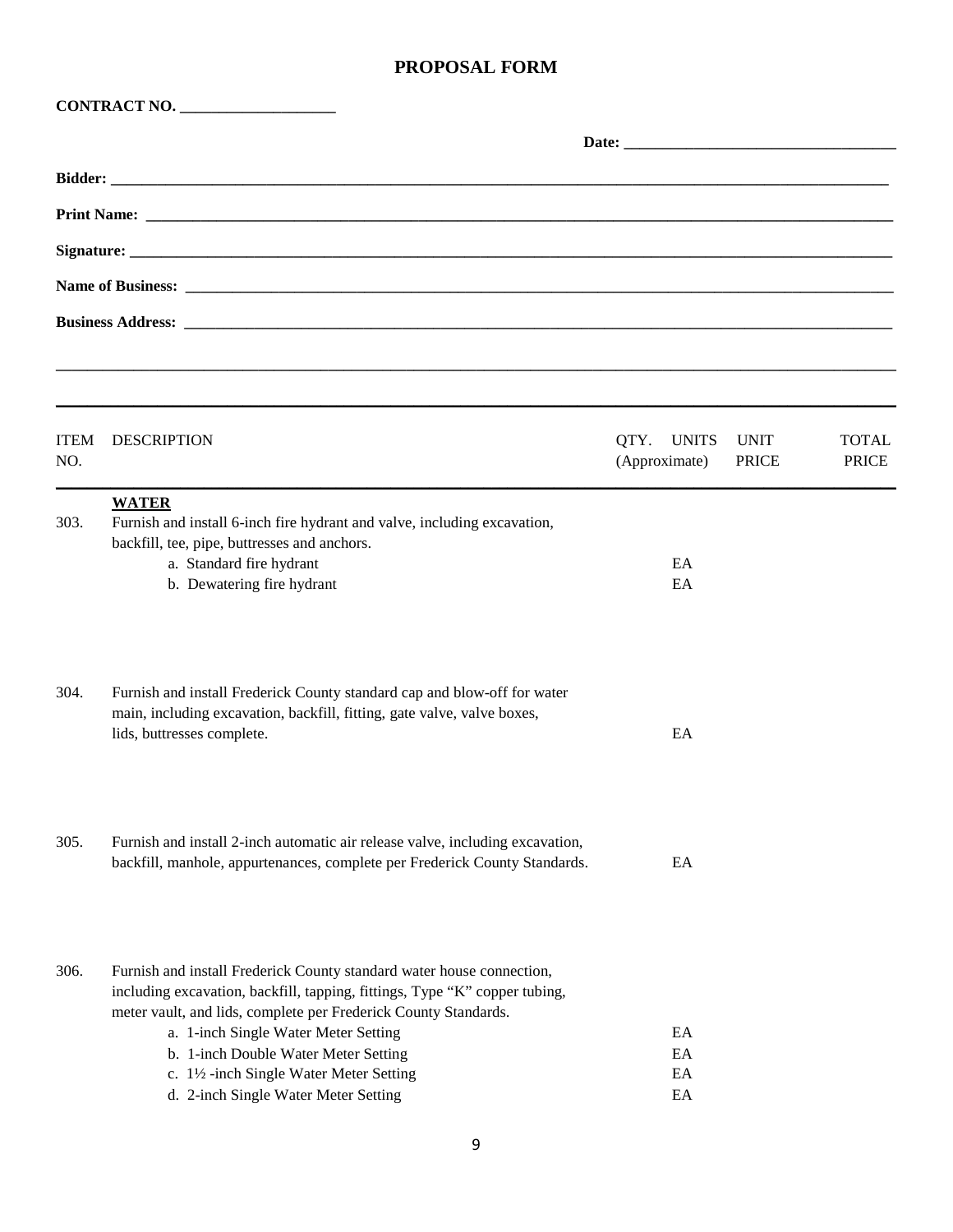| <b>ITEM</b><br>NO. | <b>DESCRIPTION</b>                                                                                                                                                                                                                                                                                                                        | <b>UNITS</b><br>QTY.<br><b>UNIT</b><br>(Approximate)<br><b>PRICE</b> | <b>TOTAL</b><br><b>PRICE</b> |
|--------------------|-------------------------------------------------------------------------------------------------------------------------------------------------------------------------------------------------------------------------------------------------------------------------------------------------------------------------------------------|----------------------------------------------------------------------|------------------------------|
| 307.               | <b>WATER</b><br>Furnish and install compound detector meter, complete per<br>Frederick County Standards 112.1 and 112.2.<br>a. 4-inch meter installation<br>b. 6-inch meter installation<br>c. 8-inch meter installation<br>d. _______-inch meter installation                                                                            | EA<br>EA<br>EA<br>EA                                                 |                              |
| 308.               | Furnish and install DI tapping sleeve and valve, complete including<br>excavation, backfill, fittings, valve box and lid, and buttresses, per<br>Frederick County Standards.<br>a. 4-inch tapping sleeve and valve<br>b. 6-inch tapping sleeve and valve<br>c. 8-inch tapping sleeve and valve<br>d. ______-inch tapping sleeve and valve | EA<br>EA<br>$\mathop{\rm EA}\nolimits$<br>$\mathop{\rm EA}\nolimits$ |                              |
| 309.               | Furnish and install steel casing with carrier pipe, complete per<br>Frederick County Standards.<br>a. For 4-inch carrier pipe<br>b. For 6-inch carrier pipe<br>c. For 8-inch carrier pipe<br>d. For 10-inch carrier pipe<br>e. For 12-inch carrier pipe<br>f. For _______-inch carrier pipe                                               | LF<br>LF<br>LF<br>LF<br>LF<br>LF                                     |                              |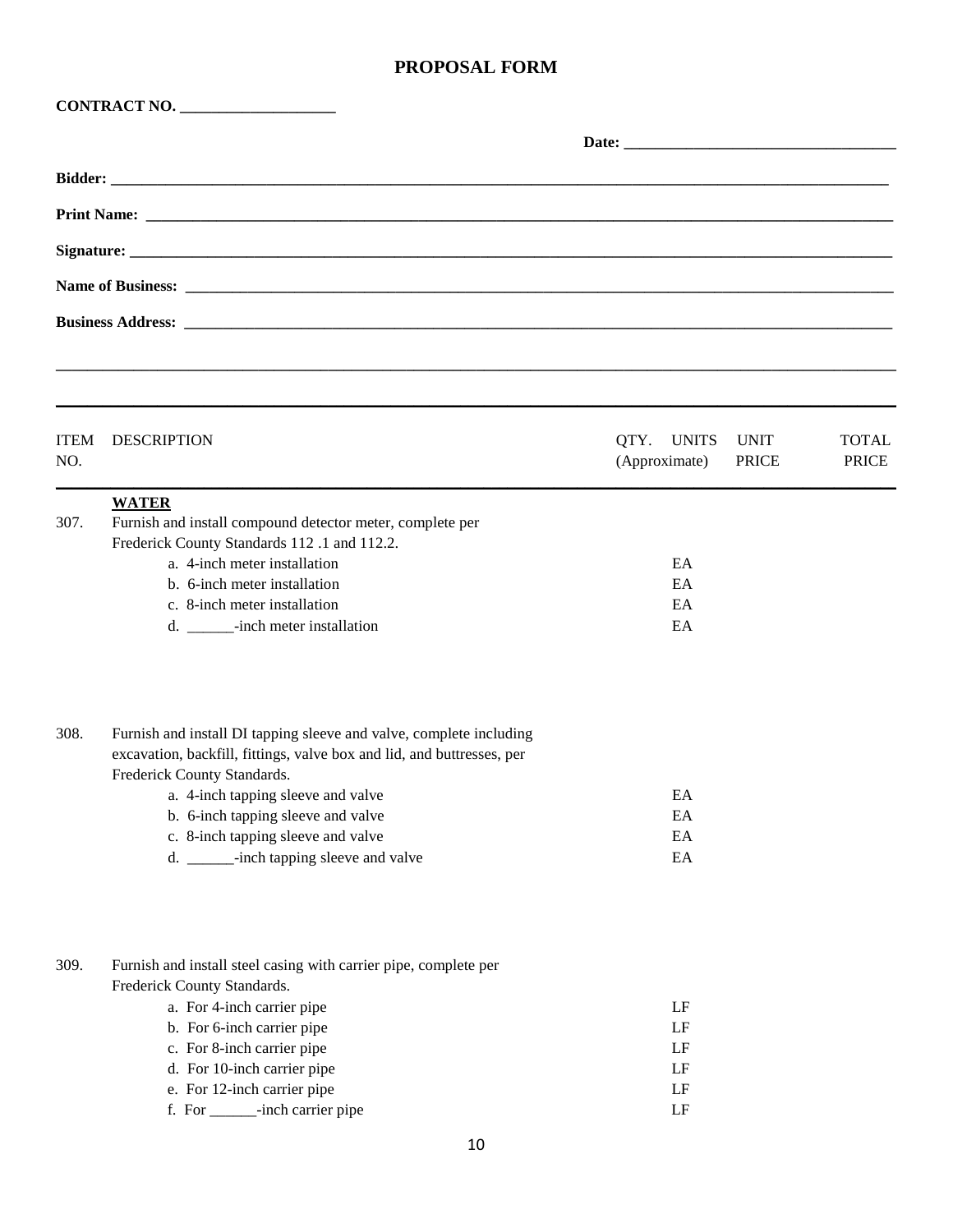|                    | CONTRACT NO.                                                       |                                        |                              |
|--------------------|--------------------------------------------------------------------|----------------------------------------|------------------------------|
|                    |                                                                    |                                        |                              |
|                    |                                                                    |                                        |                              |
|                    |                                                                    |                                        |                              |
|                    |                                                                    |                                        |                              |
|                    |                                                                    |                                        |                              |
|                    |                                                                    |                                        |                              |
|                    |                                                                    |                                        |                              |
|                    |                                                                    |                                        |                              |
| <b>ITEM</b><br>NO. | DESCRIPTION                                                        | QTY. UNITS UNIT<br>(Approximate) PRICE | <b>TOTAL</b><br><b>PRICE</b> |
|                    | <b>WATER</b>                                                       |                                        |                              |
| 310.               | Provide two consecutive passing bacteria tests per specifications. | LS.                                    |                              |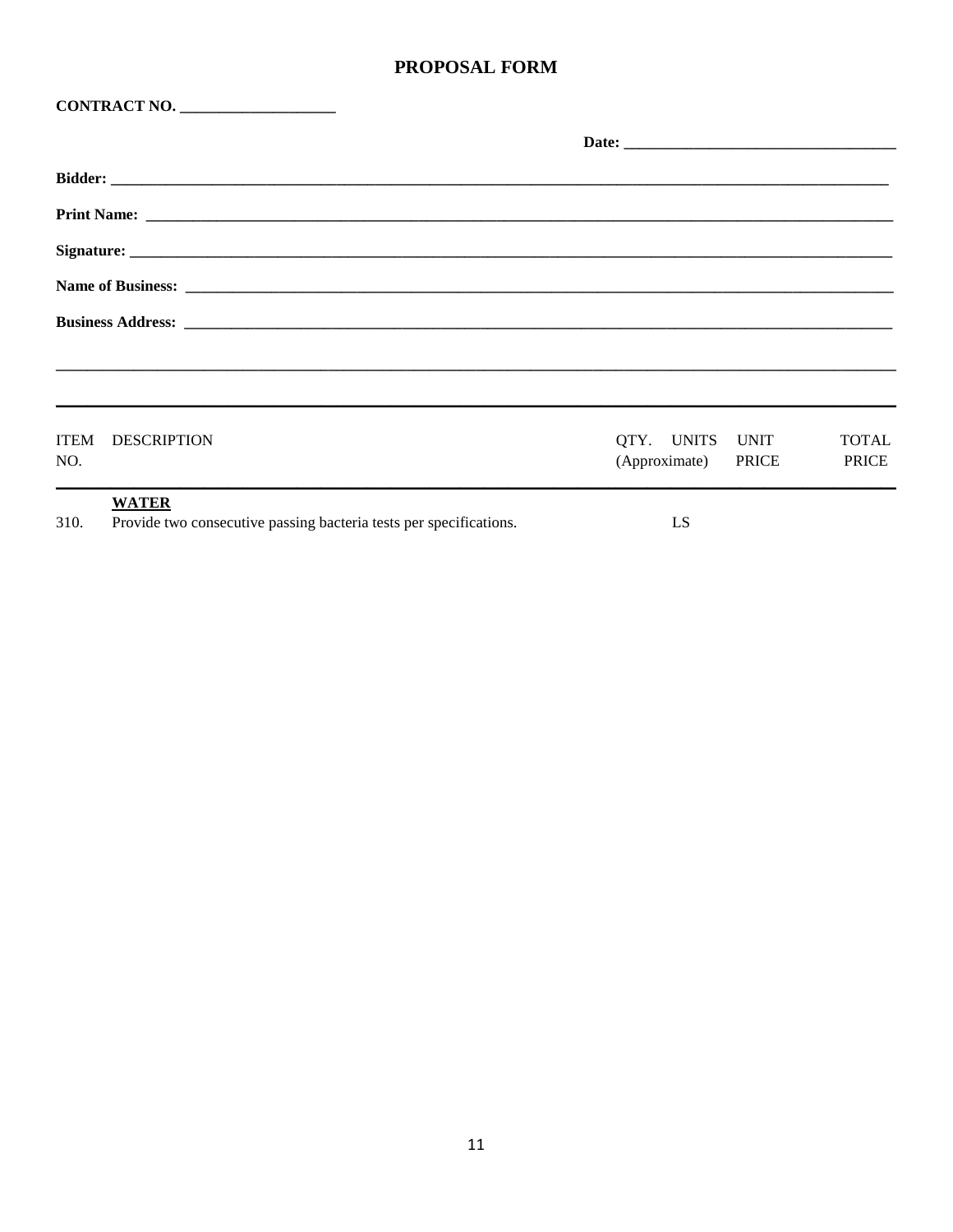| CONTRACT NO.       |                                                                                                                                                                                                                                                                                                                                              |                                       |                             |                              |  |  |
|--------------------|----------------------------------------------------------------------------------------------------------------------------------------------------------------------------------------------------------------------------------------------------------------------------------------------------------------------------------------------|---------------------------------------|-----------------------------|------------------------------|--|--|
|                    |                                                                                                                                                                                                                                                                                                                                              |                                       |                             |                              |  |  |
|                    |                                                                                                                                                                                                                                                                                                                                              |                                       |                             |                              |  |  |
|                    |                                                                                                                                                                                                                                                                                                                                              |                                       |                             |                              |  |  |
|                    |                                                                                                                                                                                                                                                                                                                                              |                                       |                             |                              |  |  |
|                    |                                                                                                                                                                                                                                                                                                                                              |                                       |                             |                              |  |  |
|                    |                                                                                                                                                                                                                                                                                                                                              |                                       |                             |                              |  |  |
| <b>ITEM</b><br>NO. | <b>DESCRIPTION</b>                                                                                                                                                                                                                                                                                                                           | QTY.<br><b>UNITS</b><br>(Approximate) | <b>UNIT</b><br><b>PRICE</b> | <b>TOTAL</b><br><b>PRICE</b> |  |  |
| 501.               | <b>MISCELLANEOUS</b><br>Remove and replacing existing pavement for County Highway/State<br>Highway, per Frederick County Specifications Section 2610 and<br>Standards.<br>a. County Highway - Trench Repair<br>b. Maryland State Highway - Trench Repair<br>c. County Highway - Mill & Overlay<br>d. Maryland State Highway - Mill & Overlay | SY<br>SY<br>SY<br>SY                  |                             |                              |  |  |
| 502.               | Furnish and install slope and/or channel protection per Frederick County<br>Specifications Section 2230 and Standards.<br>a. Rip Rap<br>b. Grouted Rip Rap<br>c. Concrete<br>d. Gabions                                                                                                                                                      | SY<br>SY<br>SY<br>${\rm SY}$          |                             |                              |  |  |
| 503.               | Furnish and install concrete encasement and/or cradle, per Frederick<br>County Standards.                                                                                                                                                                                                                                                    | CY                                    |                             |                              |  |  |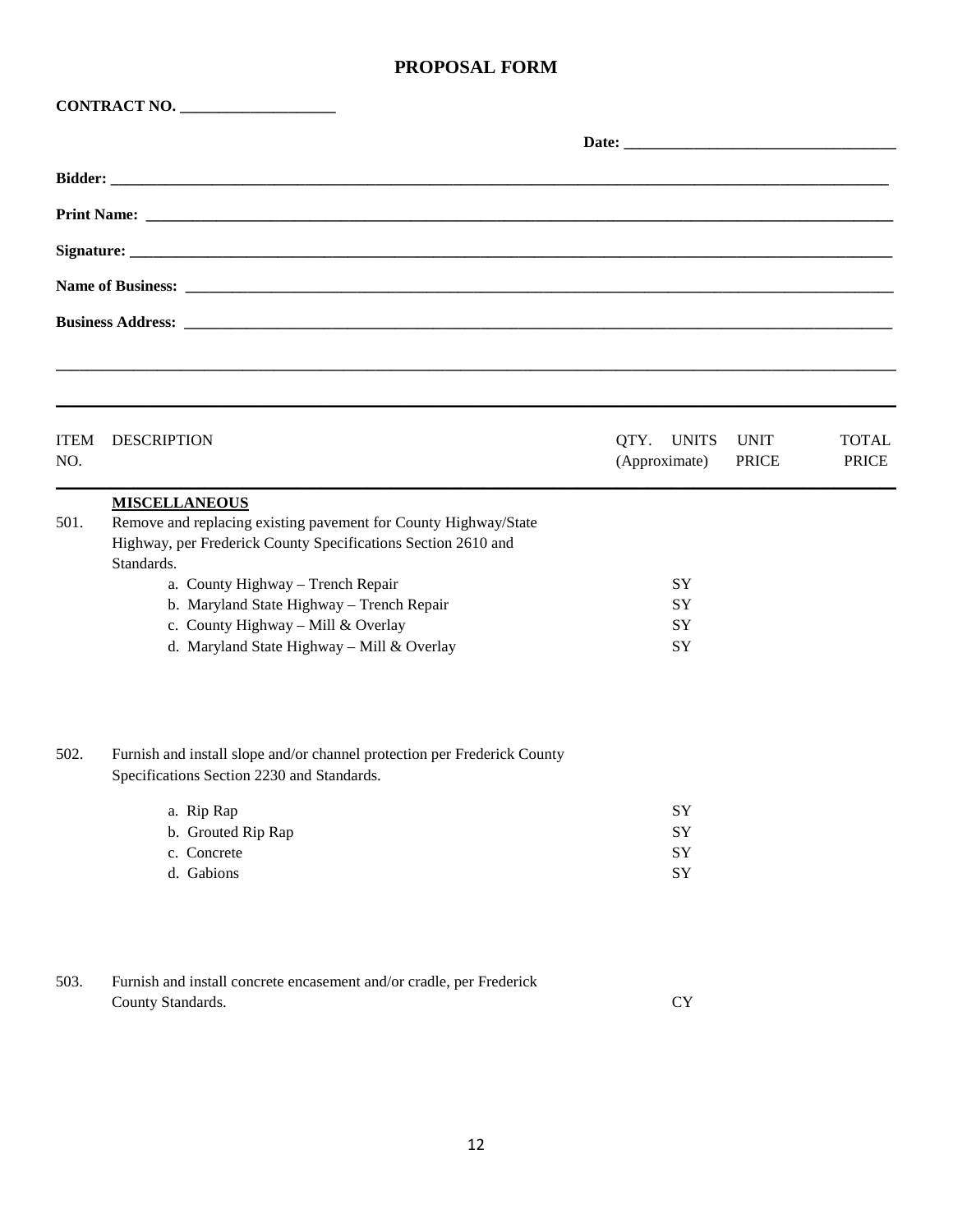|                    | CONTRACT NO.                                                                                      |                             |                             |                              |  |
|--------------------|---------------------------------------------------------------------------------------------------|-----------------------------|-----------------------------|------------------------------|--|
|                    |                                                                                                   |                             |                             |                              |  |
|                    |                                                                                                   |                             |                             |                              |  |
|                    |                                                                                                   |                             |                             |                              |  |
|                    |                                                                                                   |                             |                             |                              |  |
|                    |                                                                                                   |                             |                             |                              |  |
|                    | <b>Business Address:</b>                                                                          |                             |                             |                              |  |
|                    |                                                                                                   |                             |                             |                              |  |
| <b>ITEM</b><br>NO. | <b>DESCRIPTION</b>                                                                                | QTY. UNITS<br>(Approximate) | <b>UNIT</b><br><b>PRICE</b> | <b>TOTAL</b><br><b>PRICE</b> |  |
|                    | <b>CONTINGENT ITEMS</b>                                                                           |                             |                             |                              |  |
| 601                | Excavation and stone backfill below subgrade, per Frederick County<br>Specifications Section 2200 | <b>CY</b>                   |                             |                              |  |
|                    |                                                                                                   |                             |                             |                              |  |
| 602                | Test pit excavation and backfill                                                                  | <b>CY</b>                   |                             |                              |  |
|                    | TOTAL PROPOSED AMOUNT                                                                             |                             | \$                          |                              |  |
|                    | ADD 10 % CONTINGENCIES                                                                            |                             |                             |                              |  |
|                    |                                                                                                   |                             |                             |                              |  |
|                    | TOTAL CONTRACT AMOUNT:                                                                            |                             | \$                          |                              |  |
|                    |                                                                                                   |                             |                             |                              |  |

**Written in Words** 

We shall complete the contract in \_\_\_\_\_\_\_\_\_\_\_\_ calendar days following the notice to proceed.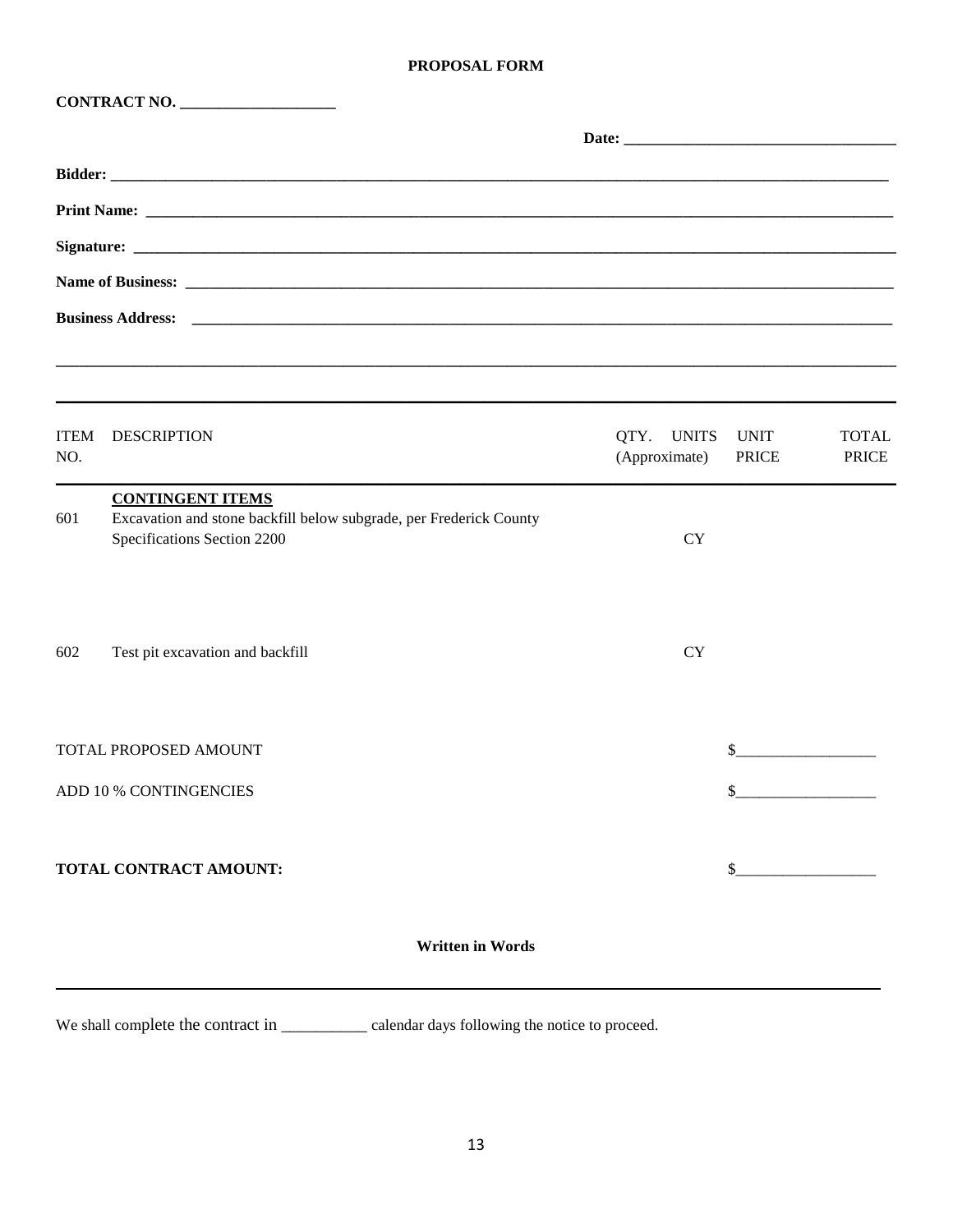#### **CONTRACT BETWEEN OWNER AND CONTRACTOR**

THIS CONTRACT is made this \_\_\_\_\_\_\_\_\_\_ day of \_\_\_\_\_\_\_\_\_\_\_\_\_\_\_\_\_\_, 20\_\_\_\_\_\_, by and between \_\_\_\_\_\_\_\_\_\_\_\_\_\_\_\_\_\_\_\_\_\_\_\_\_\_\_\_\_\_\_\_\_\_\_\_\_\_\_\_\_\_\_\_\_\_\_\_ (hereinafter called the "Contractor") and FREDERICK COUNTY, MARYLAND, a body corporate and politic (hereinafter called the "Owner").

WITNESSETH, that the Contractor and the Owner for the consideration stated herein agree as follows:

Article I. Scope of Work. The Contractor shall perform everything required to be performed and shall provide and furnish all the labor, materials, necessary tools, expendable equipment, and all utility and transportation services required to perform and complete in workmanlike manner all the work required for the construction of the Frederick County, Maryland Department of Engineering and Planning Contract designated No.  $\qquad \qquad$ , all in strict accordance with the Contract drawings and specifications including any and all addenda, prepared by\_\_\_\_\_\_\_\_\_\_\_\_\_\_\_\_\_\_\_\_\_\_\_\_\_ , which

Contract drawings and specifications are made a part of the Contract, and in strict compliance with the Contractor's proposal and the other sections of the Contract documents herein mentioned which are a part of this Contract, and the Contractor shall do everything required by this Contract and the other documents constituting a part hereof.

Article II. The Contract Price. The Owner shall pay to the Contractor for the actual quantities supplied and installed in the performance of this Contract, subject to any additions or deductions provided therein, in current funds, an amount not to exceed the contract bid price of  $\text{dollars } (\text{\$} \qquad \qquad ).$ 

The foregoing bid price shall be the basis for establishing the amount of the performance and payment bonds, and is not to be construed to be a lump sum contract price. The quantities of the unit price items as stated in the Contractor's proposal are approximate only, and it is understood and agreed that payment will be made only on the actual quantities of work completed in place measured on the basis defined in the Contract conditions and the Contract specifications and at the unit prices stated.

Article III. Component Parts of this Contract. This Contract consists of the following component parts, all of which are as fully a part of this Contract as if herein set out verbatim or, if not attached, as if hereto attached: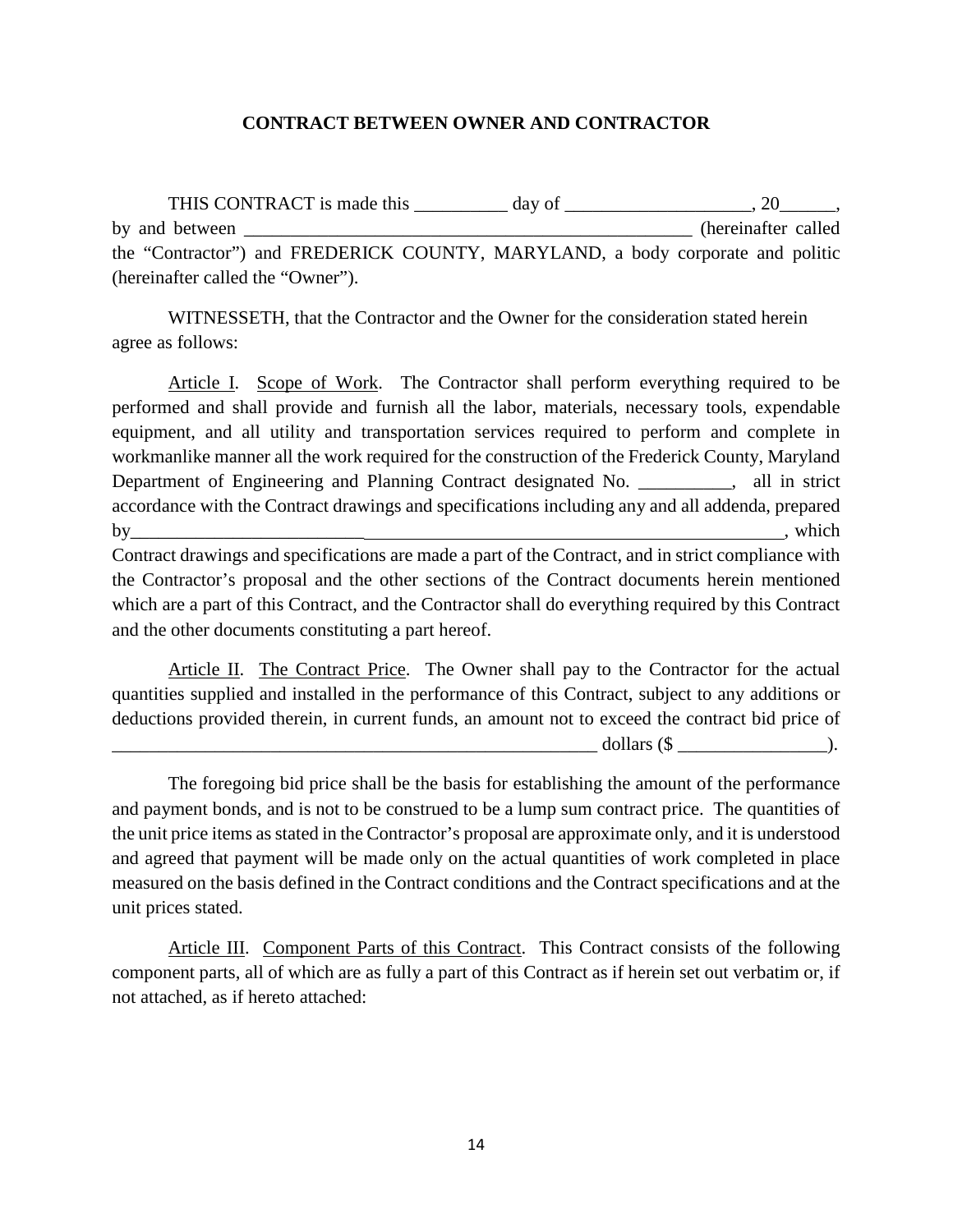- 1. Addendum Nos.  $\frac{1}{\sqrt{1-\frac{1}{2}}}$ ,  $\frac{1}{\sqrt{1-\frac{1}{2}}}$ , and  $\frac{1}{\sqrt{1-\frac{1}{2}}}$ .
- 2. Special Conditions of the Contract.
- 3. General Conditions of the Contract.
- 4. Contract Drawings.
- 5. General Specifications.
- 6. Project Specifications.
- 7. Instructions to Bidders.
- 8. Advertisement for Bids.
- 9. Contractor's Proposal.
- 10. This Instrument.
- 11. Contractor's Performance and Payment Bonds and Insurance Policies.
- 12. Attachment "A".

This Contract is intended to conform in all respects to applicable statutes of the State or County in which the work is to be constructed, and if any part or provision of this Contract conflicts therewith, said statute shall govern.

Article IV. Starting and Completion. The Contractor agrees to commence work under this Contract on a date to be specified in a written order from the Owner, and to fully complete all work included in the Contract to the point of Substantial Completion by the Owner within \_\_\_\_\_\_\_\_\_\_ consecutive calendar days including said date, and the liquidated damage provisions of this Contract, \$

ATTEST:

Contractor

\_\_\_\_\_\_\_\_\_\_\_\_\_\_\_\_\_\_\_\_\_\_\_\_\_\_\_\_\_\_\_\_\_\_\_ By: \_\_\_\_\_\_\_\_\_\_\_\_\_\_\_\_\_\_\_\_\_\_\_\_\_\_\_\_\_\_\_\_\_\_\_\_ President

WITNESS/ATTEST: FREDERICK COUNTY, MARYLAND

\_\_\_\_\_\_\_\_\_\_\_\_\_\_\_\_\_\_\_\_\_\_\_\_\_\_\_\_\_\_\_\_\_\_\_ By:

Chief Administrative Officer

Approved as to form and legal sufficiency:

\_\_\_\_\_\_\_\_\_\_\_\_\_\_\_\_\_\_\_\_\_\_\_\_\_\_\_\_\_\_\_\_\_\_\_\_\_\_

Frederick County Attorney **Rev. 12/01/17**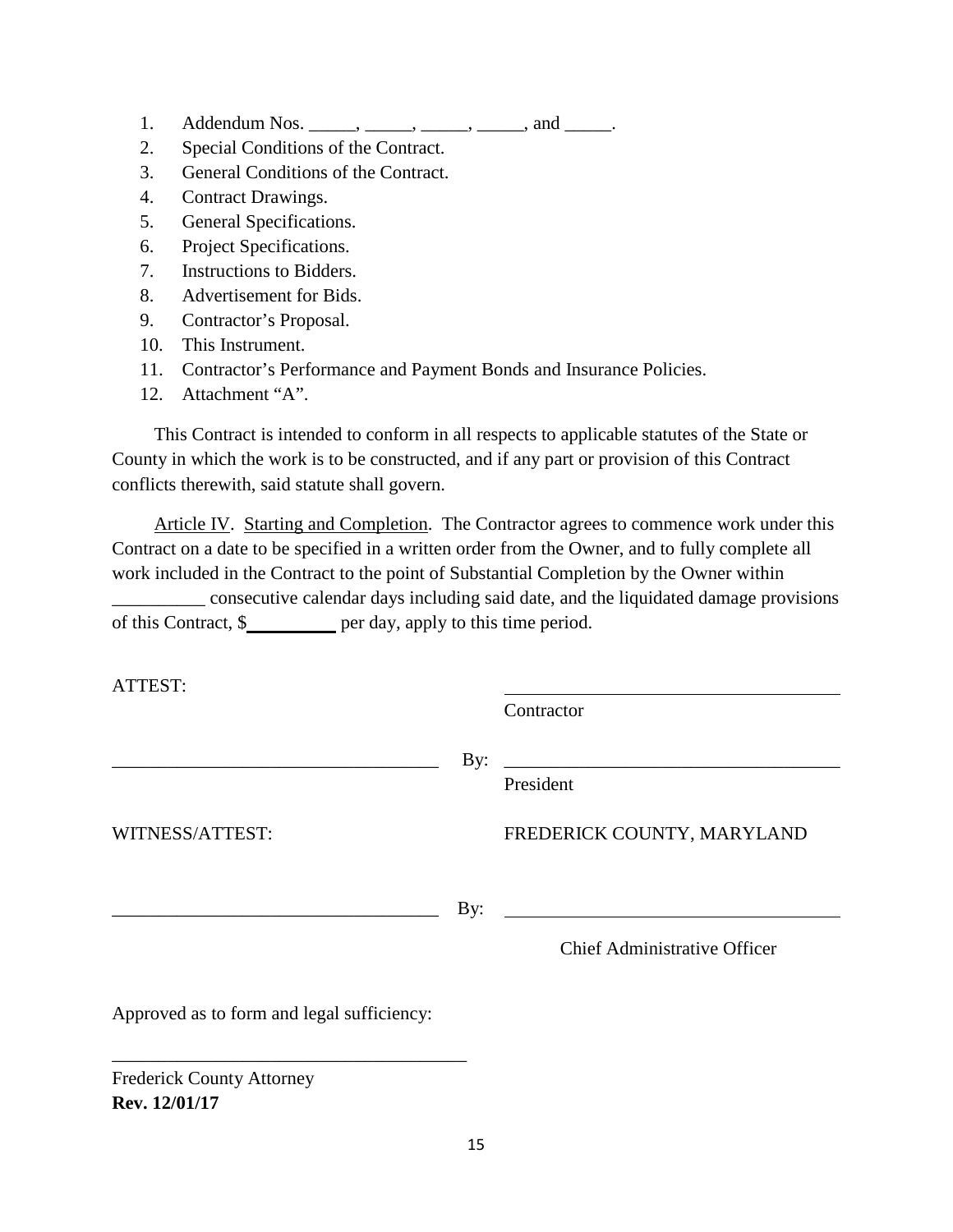## **LABOR AND MATERIAL PAYMENT BOND**

| KNOW ALL MEN BY THESE PRESENTS, THAT WE,                                                                                                                                                                                       |  |  |  |  |
|--------------------------------------------------------------------------------------------------------------------------------------------------------------------------------------------------------------------------------|--|--|--|--|
| as Principal, and a principal, and a principal and a principal and a principal and a principal and a principal and a principal and a principal and a principal and a principal and a principal and a principal and a principal |  |  |  |  |
| as Surety, are held and firmly bound unto Frederick County, Maryland, a body corporate and                                                                                                                                     |  |  |  |  |
| politic (hereinafter called the "County") in the full and just sum of __________________ Dollars                                                                                                                               |  |  |  |  |
|                                                                                                                                                                                                                                |  |  |  |  |
| County or its attorney, to which payment well and truly to be made and done, we bind ourselves,                                                                                                                                |  |  |  |  |
| our heirs, executors, administrators, successors, and assigns, jointly and severally, firmly by                                                                                                                                |  |  |  |  |
| these presents.                                                                                                                                                                                                                |  |  |  |  |
|                                                                                                                                                                                                                                |  |  |  |  |
| (hereinafter called the "Contractor"), has entered or is about to enter into a contract with said                                                                                                                              |  |  |  |  |
| County bearing even date herewith, among other things for the furnishing of all labor and                                                                                                                                      |  |  |  |  |
|                                                                                                                                                                                                                                |  |  |  |  |
| (Contract Name and Number)                                                                                                                                                                                                     |  |  |  |  |
| (hereinafter called the "Contract") in Frederick County, Maryland, and which Contract and all                                                                                                                                  |  |  |  |  |
| documents forming a part thereof shall be deemed a part hereof as fully as if set out herein, and                                                                                                                              |  |  |  |  |
| WHEREAS, it was one of the conditions of the award of said Contract and pursuant to                                                                                                                                            |  |  |  |  |
| which said Contract was entered into, that these presents should be executed.                                                                                                                                                  |  |  |  |  |
| NOW, THEREFORE, THE CONDITIONS OF THE OBLIGATION ARE SUCH, that if                                                                                                                                                             |  |  |  |  |

the said Principal and all subcontractors to whom any portion of the work provided for in said Contract is sublet and all assignees of said Principal and of such subcontractors shall promptly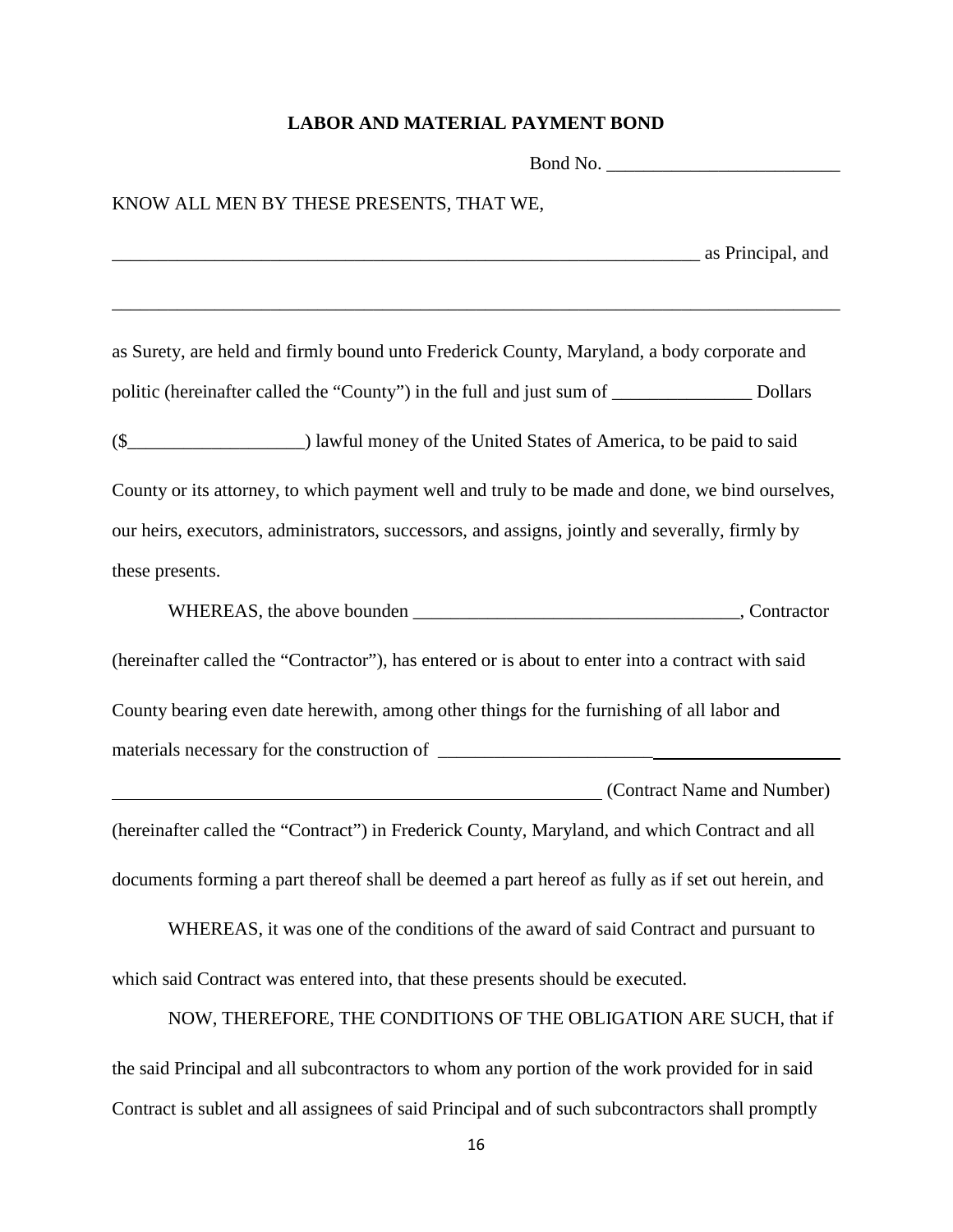make payment for all materials furnished and/or all labor performed and services rendered in the prosecution and/or construction of the work provided for in said Contract or in any amendment or extension of or addition to said Contract which may be made with or without notice to the Surety, then the above obligation shall be void, otherwise to remain in full force and effect, PROVIDED, however, that this bond is subject to the following conditions and limitations.

(a) All persons, firms, and/or corporations who have furnished materials and/or performed labor or rendered services as aforesaid shall have a direct right action against the Principal and Surety on this bond, which right of action shall be asserted in proceedings instituted in any court of appropriate jurisdiction. Insofar as permitted by laws of the forum, such right of action shall be asserted in a proceeding instituted in the name of the County to the use and benefit of the person instituting such action and or all other persons having claims hereunder, and any person having claim hereunder shall have the right to be made a party to such proceedings (but not later than six months after the complete performance of said Contract and final settlement thereof) and to have such claim adjudicated in such action and judgment rendered thereon.

(b) The Surety shall not be liable hereunder for any damages or compensation recoverable under any workmen's compensation or employer's liability statute.

(c) In no event shall the Surety be liable for a greater sum than the penalty of this bond, or subject to any suit, action, or proceeding thereon that is instituted later than six months after the complete performance of said Contract and final settlement thereof.

17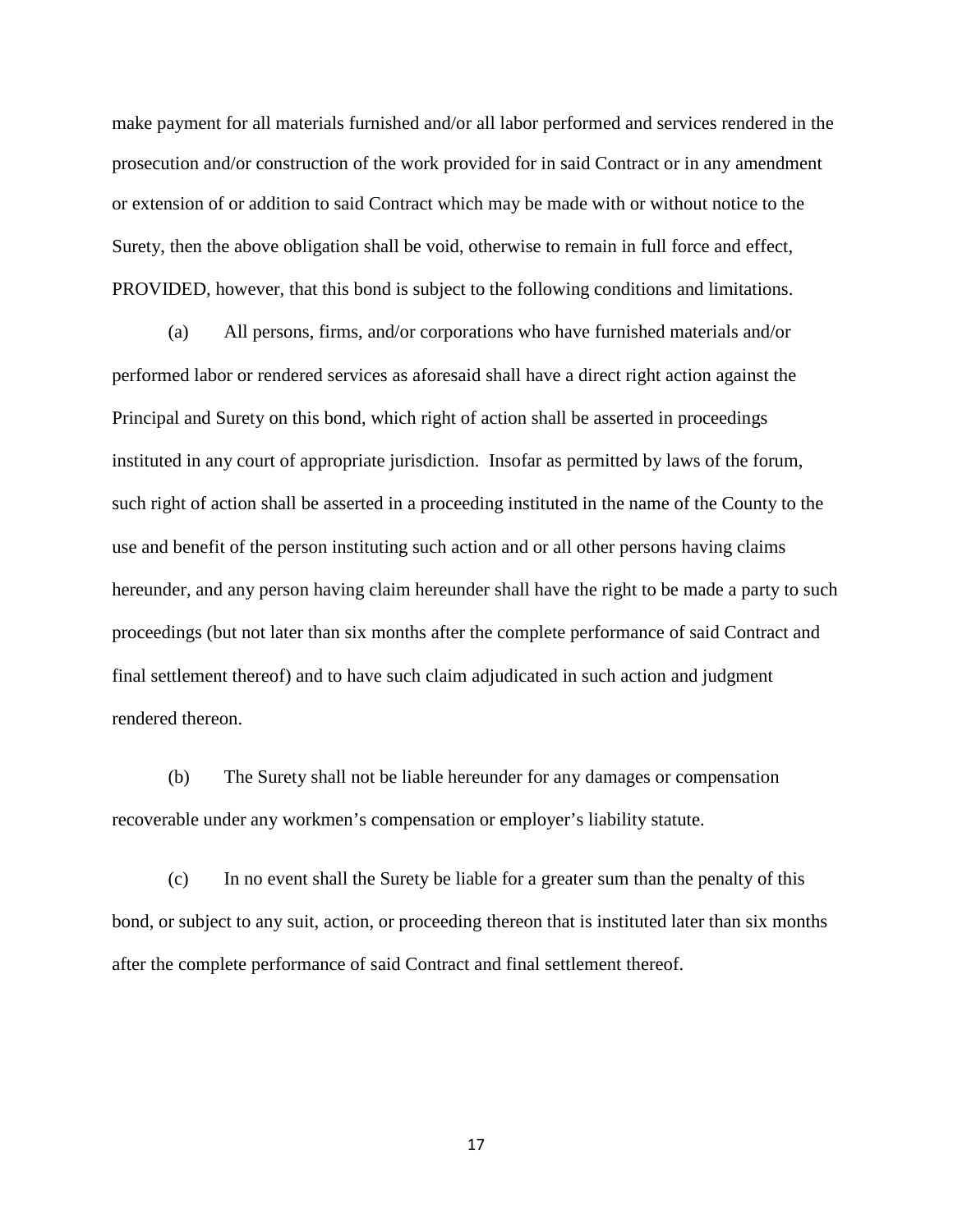| IN WITNESS WHEREOF, THE SAID                                                                        |         |              |              |        |
|-----------------------------------------------------------------------------------------------------|---------|--------------|--------------|--------|
|                                                                                                     |         |              | (Contractor) |        |
| has caused this bond to be signed in its name, by its President and its corporate seal to be hereon |         |              |              |        |
|                                                                                                     |         |              |              |        |
| affixed, duly attested by its Secretary and the said ____________________________                   |         |              |              |        |
|                                                                                                     |         |              | (Surety)     |        |
|                                                                                                     |         |              |              |        |
|                                                                                                     |         |              |              |        |
| seal to be hereon affixed, duly attested by its ________________ this _______ day of                |         |              |              |        |
|                                                                                                     |         |              |              |        |
| $\frac{1}{2}$ , in the year __________.                                                             |         |              |              |        |
|                                                                                                     |         |              |              |        |
|                                                                                                     |         |              |              |        |
|                                                                                                     |         |              |              |        |
| <b>WITNESS:</b>                                                                                     |         |              |              |        |
|                                                                                                     |         |              |              |        |
|                                                                                                     |         | (Contractor) |              | (SEAL) |
|                                                                                                     |         |              |              |        |
|                                                                                                     | BY:     |              |              | (SEAL) |
|                                                                                                     |         | (President)  |              |        |
|                                                                                                     |         |              |              |        |
|                                                                                                     | ATTEST: | (SEAL)       |              |        |
|                                                                                                     |         | (Secretary)  |              |        |
| <b>WITNESS:</b>                                                                                     |         |              |              |        |
|                                                                                                     |         |              |              | (SEAL) |
|                                                                                                     |         | (Surety)     |              |        |
|                                                                                                     |         |              |              |        |
|                                                                                                     | BY:     |              |              | (SEAL) |
|                                                                                                     |         | (President)  |              |        |
|                                                                                                     |         |              |              |        |
|                                                                                                     | ATTEST: |              |              | (SEAL) |
|                                                                                                     |         | (Secretary)  |              |        |

Approved as to form and legal sufficiency:

\_\_\_\_\_\_\_\_\_\_\_\_\_\_\_\_\_\_\_\_\_\_\_\_\_\_\_\_\_\_\_\_\_\_\_\_\_\_\_\_\_

Frederick County Attorney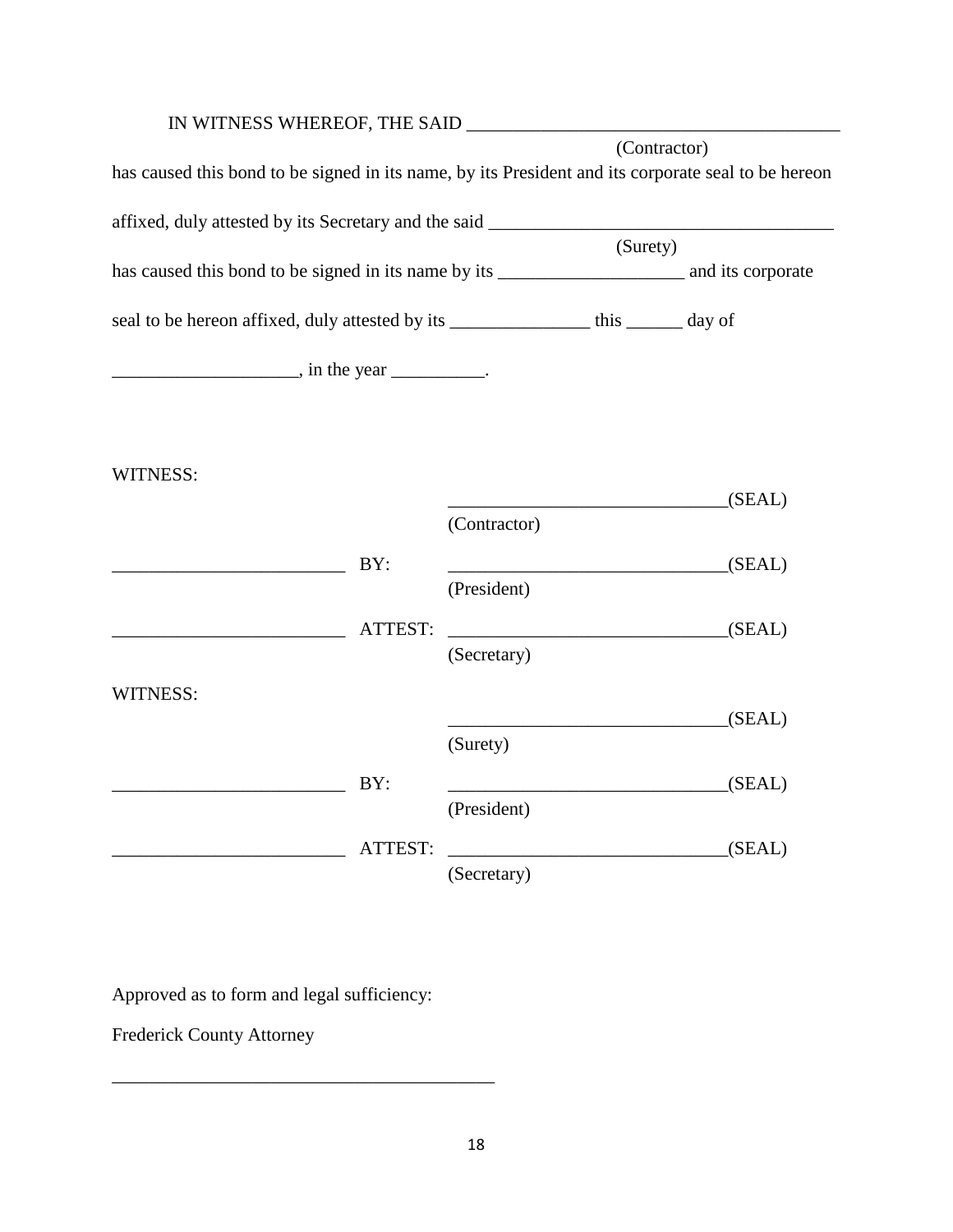#### **PERFORMANCE BOND**

| as Principal, and a series of the series of the series of the series of the series of the series of the series |
|----------------------------------------------------------------------------------------------------------------|
| as Surety, are held and firmly bound unto Frederick County, Maryland, a body corporate and                     |
| politic (hereinafter referred to as the "County") in the full and just sum of _________                        |
|                                                                                                                |
| the United States of America, to be paid to said County or to its attorney, to which payment well              |
| and truly to be made and done, we bind ourselves, our heirs, executors, administrators,                        |
| successors, and assigns, jointly and severally, firmly by these presents.                                      |
|                                                                                                                |
| (hereinafter called the "Contractor"), has entered or is about to enter into a contract with said              |
| County bearing even date herewith, among other things for the furnishing of all labor and                      |
|                                                                                                                |
| (Contract Name and Number) (hereinafter called the "Contract") in Frederick County, Maryland                   |
| and which Contract and all documents forming a part thereof shall be deemed a part hereof as                   |
| fully as if set out herein, and                                                                                |

WHEREAS, it was one of the conditions of the award of said Contract and pursuant to which said Contract was entered into, that these presents should be executed.

NOW, THEREFORE, THE CONDITIONS OF THE OBLIGATION ARE SUCH, that said Contractor shall well and truly perform, fulfill, and comply in all respects with all the undertakings, covenants, terms, conditions, and agreements of said Contract, and all obligations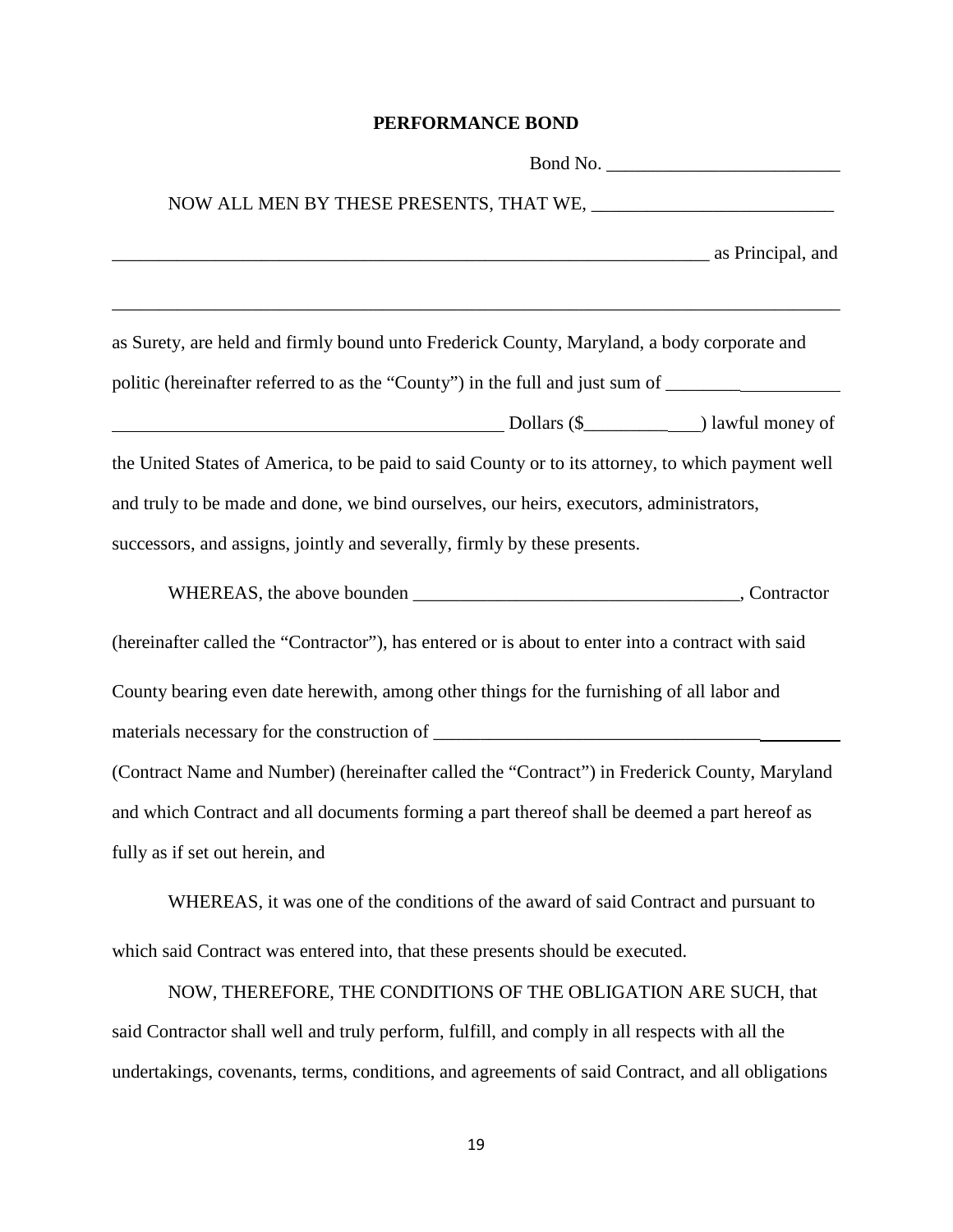hereunder, including the proposal, specifications, and/or drawings, etc., there referred to, and made a part thereof, during the original term of said Contract, and any extension thereof, that may be granted from time to time, by said County with or without notice to the Surety, and during the term or terms of any guarantee required under the proposal, specifications, and/or drawings, etc. and shall also well and truly perform fulfill, and comply in all respects with all the undertakings, covenants, terms, conditions, and agreements of any and all duly authorized modifications of said Contract that may be made hereafter, with or without notice to the Surety, and shall indemnify and save harmless said County, its agents and employees against and from all costs, expenses, damages, injury, or loss to which said County, its agents and employees may be subjected by reason of any wrongdoing, misconduct, want of care or skill, negligence or default upon the part of the said Contractor, his agents or employees, or in any other manner arising, directly or indirectly from any and all causes whatsoever, in or about the execution of performance of the Contract, including said proposal, specifications, and drawings, etc. during the original term of said Contract and/or any authorized extension or modification thereof and/or during the term or terms of any guarantee arising under the terms and conditions of the proposal, specifications, and/or drawings, etc., and shall save and keep harmless said County, its agents and employees against and for all losses to it from any cause whatsoever, including actual or alleged patent infringements in furnishing, delivering, and constructing complete the said Contract, then this obligation to be void, otherwise to be and remain in full force and virtue in law.

#### IN WITNESS WHEREOF, THE SAID \_\_\_\_\_\_\_\_\_\_\_\_\_\_\_\_\_\_\_\_\_\_\_\_\_\_\_\_\_\_\_\_\_\_\_\_\_\_\_\_

(Contractor) has caused this bond to be signed in its name, by its President and its corporate seal to be hereon affixed, duly attested by its Secretary and the said \_\_\_\_\_\_\_\_\_\_\_\_\_\_\_\_\_\_\_\_\_\_\_\_\_\_\_\_\_\_\_\_\_\_\_\_\_ (Surety) has caused this bond to be signed in its name by its \_\_\_\_\_\_\_\_\_\_\_\_\_\_\_\_\_\_\_\_\_\_\_\_\_\_\_\_ and its corporate

20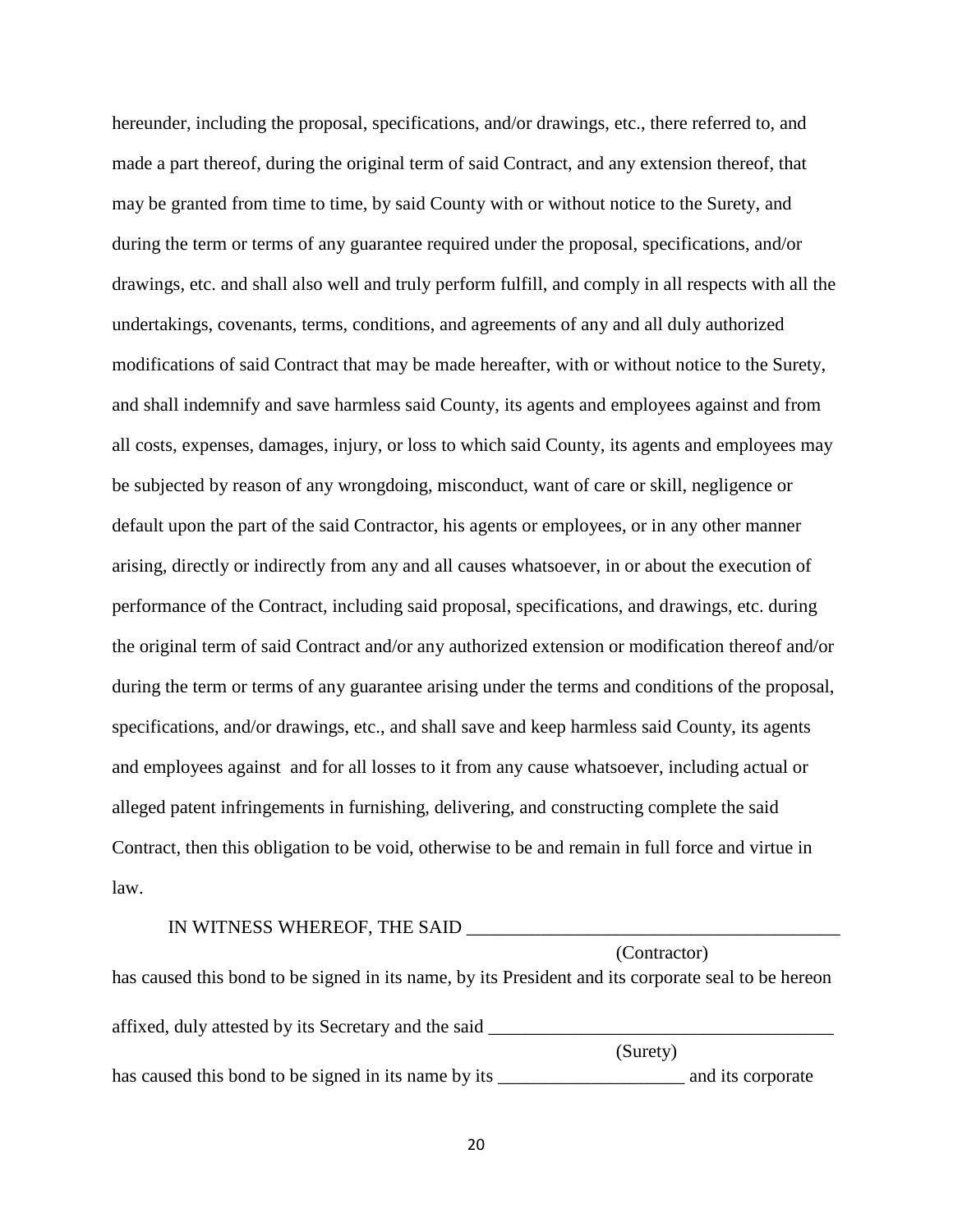| seal to be hereon affixed, duly attested by its ___________________ this ________ day of |                                                                                                                                     |        |
|------------------------------------------------------------------------------------------|-------------------------------------------------------------------------------------------------------------------------------------|--------|
| $\frac{1}{\sqrt{1-\frac{1}{2}}}\sin \theta$ in the year ___________.                     |                                                                                                                                     |        |
|                                                                                          |                                                                                                                                     |        |
| WITNESS:                                                                                 |                                                                                                                                     | (SEAL) |
|                                                                                          | (Contractor)                                                                                                                        |        |
| BY:                                                                                      |                                                                                                                                     | (SEAL) |
|                                                                                          | (President)                                                                                                                         |        |
| ATTEST:                                                                                  | <u> 1989 - Jan James James James James James James James James James James James James James James James James J</u><br>(Secretary) | (SEAL) |
| WITNESS:                                                                                 |                                                                                                                                     |        |
|                                                                                          | (Surety)                                                                                                                            | (SEAL) |
| BY:                                                                                      |                                                                                                                                     | (SEAL) |
|                                                                                          | (President)                                                                                                                         |        |
| ATTEST:                                                                                  |                                                                                                                                     | (SEAL) |
|                                                                                          | (Secretary)                                                                                                                         |        |

Approved as to form and legal sufficiency:

\_\_\_\_\_\_\_\_\_\_\_\_\_\_\_\_\_\_\_\_\_\_\_\_\_\_\_\_\_\_\_\_\_\_\_\_\_\_\_\_\_

Frederick County Attorney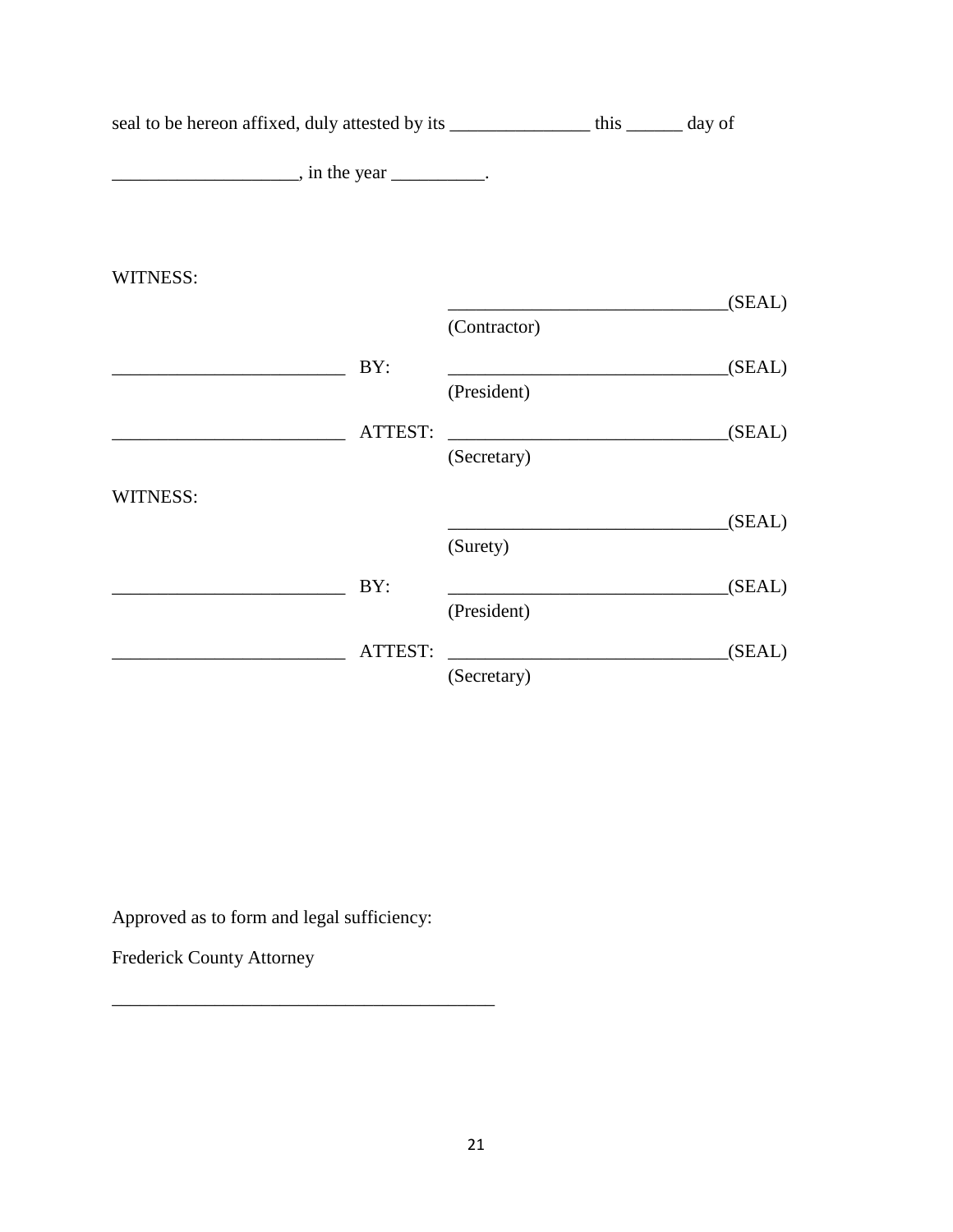## **AFFIDAVIT OF QUALIFICATION TO BID**

I hereby affirm that:

1. I am the \_\_\_\_\_\_\_\_\_\_\_\_\_\_\_\_\_\_\_\_ and the duly authorized representative of the firm

(Title)

whose address is

(Name of Corporation)

and that I possess the legal authority to make this affidavit on behalf of myself and the firm for which I am acting.

\_\_\_\_\_\_\_\_\_\_\_\_\_\_\_\_\_\_\_\_\_\_\_\_\_\_\_\_\_\_\_\_\_\_\_\_\_\_\_\_\_\_\_\_\_\_\_\_\_\_\_\_\_\_\_\_\_\_\_\_\_\_\_\_\_\_\_\_\_\_\_\_

- 2. Except as described in Paragraph 3 below, neither I nor the above firm, nor to the best of my knowledge, any of its officers, directors, or partners, or any of its employees directly involved in obtaining contracts with the State, any unit of the State, or any local government entity in the State (including a county, bi-county, or multi-county government entity) have been convicted of or have pleaded nolo contendere to a charge of, or have during the course of an official investigation or other proceeding admitted, in writing or under oath, acts or omissions which constitute bribery, attempted bribery, or under the laws of any State or the Federal Government. (Conduct prior to July 1, 1977 is not required to be reported.)
- 3. (State "None" or, as appropriate) list any conviction, plea, or admission described in Paragraph 2 above, with the date, court, official or administrative body, the individuals involved and their position with the firm, and the sentence of disposition, if any.

\_\_\_\_\_\_\_\_\_\_\_\_\_\_\_\_\_\_\_\_\_\_\_\_\_\_\_\_\_\_\_\_\_\_\_\_\_\_\_\_\_\_\_\_\_\_\_\_\_\_\_\_\_\_\_\_\_\_\_\_\_\_\_\_\_\_\_\_\_\_\_.

I acknowledge that this affidavit is to be furnished to Frederick County, Maryland, and where appropriate, to the Board of Public Works and the Attorney General under Maryland State Finance and Procurement Code Annotated, Section 16-202.

I acknowledge that, if the representations set forth in this affidavit are not true and correct, Frederick County, Maryland may terminate any Contract awarded and take any other appropriate action. I further acknowledge that I am executing this affidavit in compliance with Maryland State Finance and Procurement Code Annotated, Section 16-203, which provides that certain persons who have been convicted of or have admitted to bribery, attempted bribery, or conspiracy to bribe may be disqualified, either by operation of law or after a hearing, from entering into Contracts with the State or any of its agencies or subdivisions. I do solemnly declare and affirm under the penalties of perjury and upon personal knowledge that the contents of this affidavit are true and correct.

Date: \_\_\_\_\_\_\_\_\_\_\_\_\_\_\_\_\_\_\_\_ Signature: \_\_\_\_\_\_\_\_\_\_\_\_\_\_\_\_\_\_\_\_\_\_\_\_\_\_\_\_\_\_\_\_\_\_\_\_\_\_\_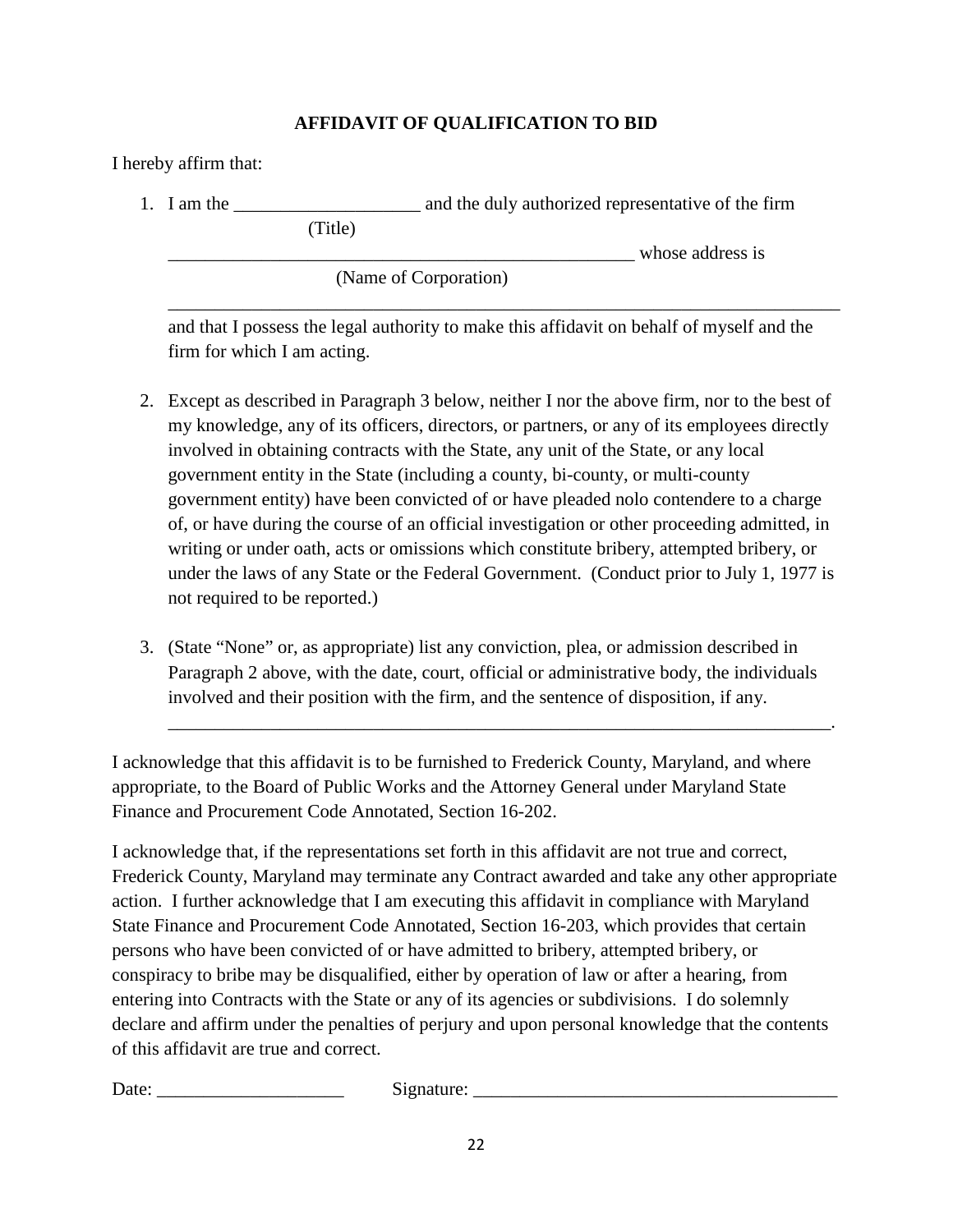## **ATTACHMENT "A" SUPPLEMENTARY CONDITIONS CONTRACT NO. \_\_\_\_\_\_\_\_\_\_\_\_\_\_\_**

#### ARTICLE 24: CONTRACT SECURITY

In Paragraph 24.1, add the following sentence: "Such bonds shall remain in full force throughout the contract term, to include but not be limited to, the guarantee period in accordance with Article 30.1, and any extensions thereof, that may be granted from time to time by the owner, with or without notice to Surety."

#### ARTICLE 30: GUARANTEE

In Paragraph 30.1, delete the last sentence, "In the event…under this guarantee." Replace with the following: "In the event that the Contractor should fail to make such repairs, adjustments, or other work that may be made necessary by defects, the County may have the work accomplished by the surety company(ies) by invoking the provisions of the various bonds, or, at the discretion of the engineer, have the work accomplished and the contract amount retained used to pay for these repairs of the work or materials under guarantee."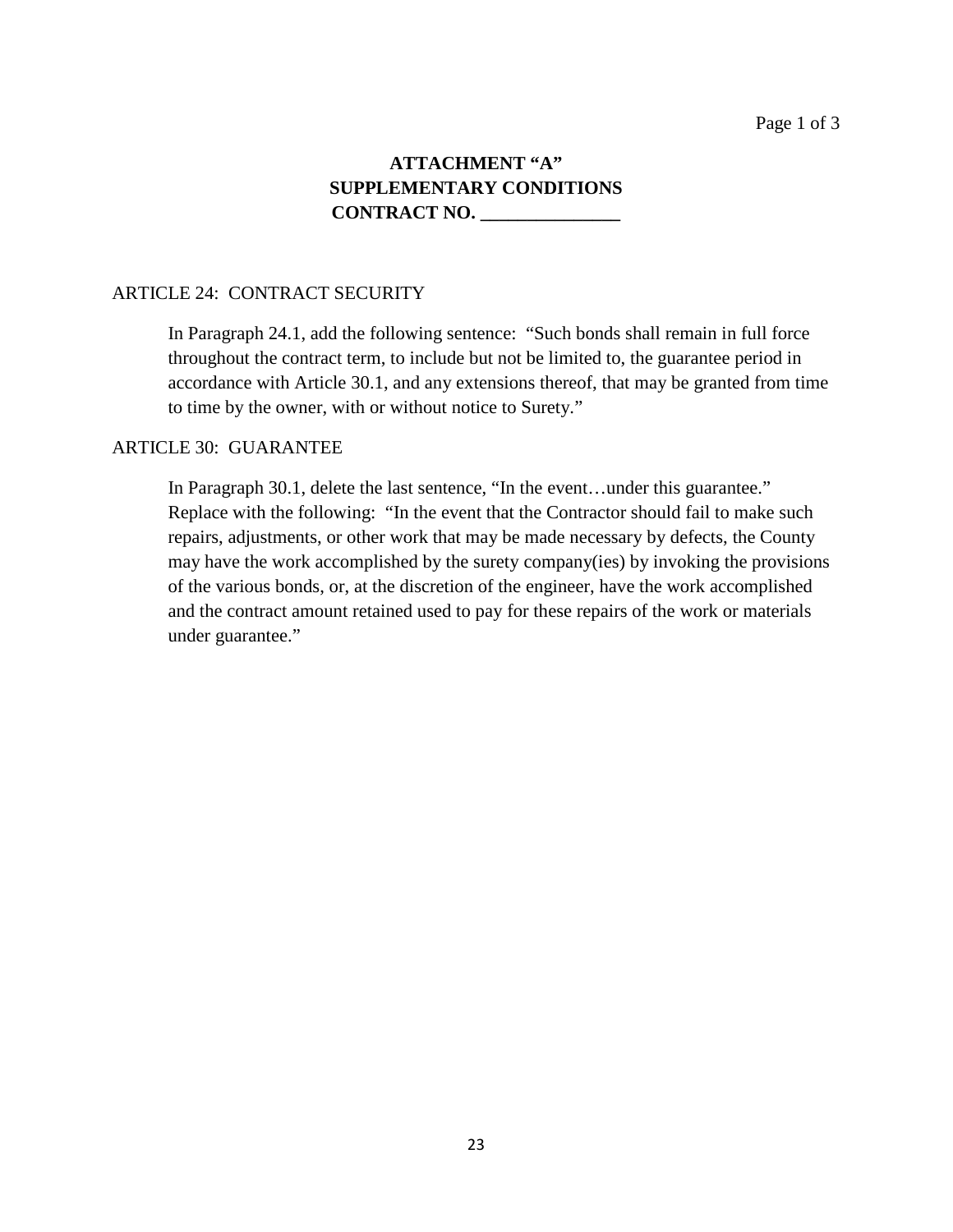## **ATTACHMENT A**

1. Modifications to "General Conditions and Standard Specifications for Water Mains, Sanitary Sewers and Related Structures" for Frederick County, MD, specifically, the Project Office Requirements (Effective 7/14/97).

Requirements of Standard Specifications Section 1800, Temporary Facilities and Environmental Protection are hereby modified:

a. In Section C.5, insert a new paragraph after the existing second paragraph:

On projects funded by a developer, by means of a Public Works Agreement and with contract duration of less than 90 days, an office is not required. This provision applies only to those developer projects not procured utilizing the Frederick County Procurement and Contracting Department's procurement procedures. The following are requirements for projects with contract duration of less than 90 days.

1. The contractor will provide and maintain temporary toilets for the Inspector's use as also required in section C.3 of the specification.

2. Sanitary cooled drinking water is to be provided for the Inspector.

3. The funding developer or their representative must provide concurrence to the Construction Manager waiving the office requirement.

b. In Section C.5.a, in the first sentence after "made ready for use...", add prior to issuance of Notice to Proceed and …